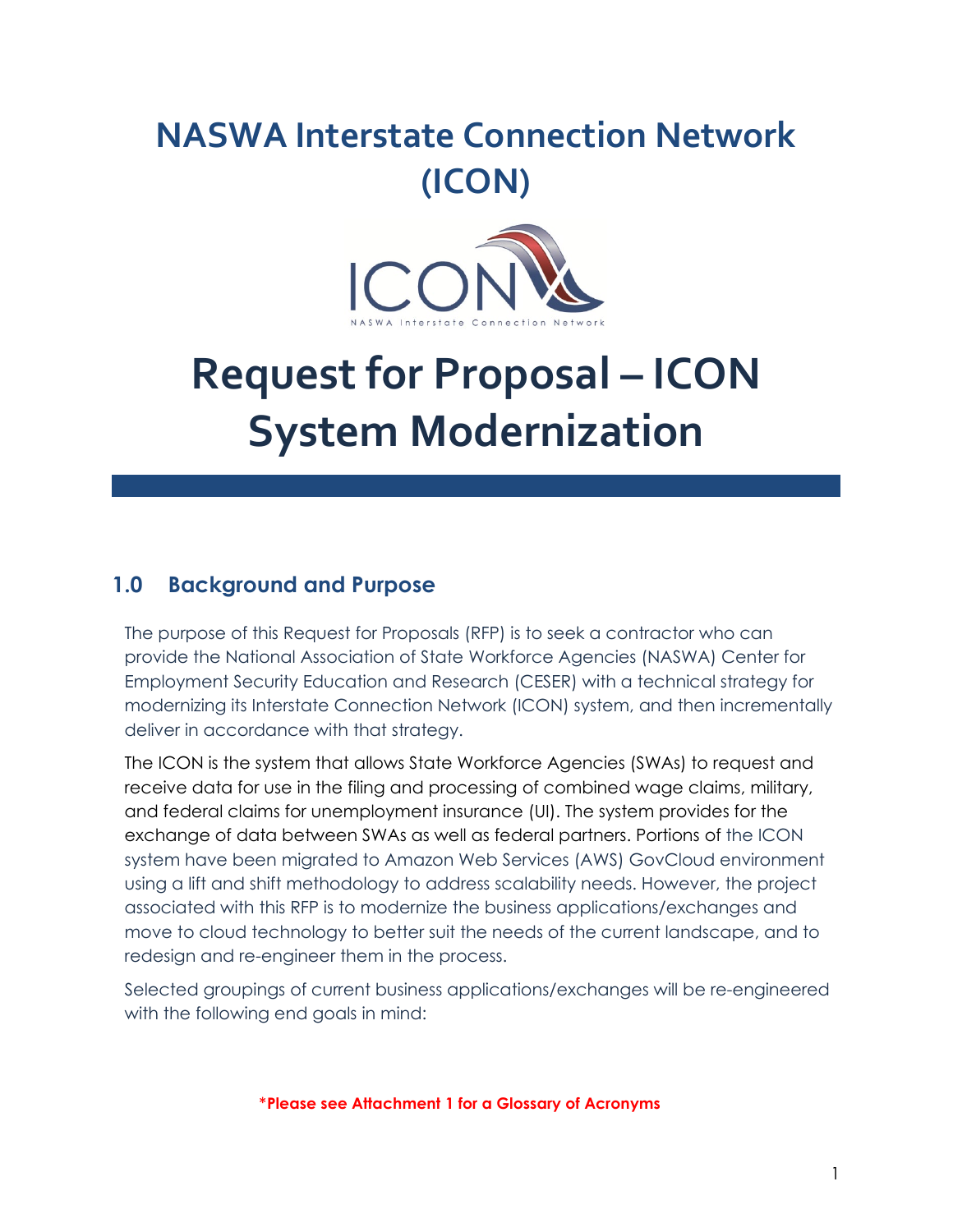- A. Migrate completely off the current mainframe with a flexible, adaptable, extensible, portable, evolvable architecture comprised of modules or components.
- B. Remove the need to maintain multiple connection types for data exchange through creating and providing methods to move away from SNA\EE connection methods to remove IBM mainframe technologies dependency.

To achieve this vision, CESER/NASWA is seeking a Contractor who can provide iterative software development services for ICON, in partnership with SWAs, using an encasement strategy to simplify the existing business processes and ease the transition off the mainframe and into the modernized system. The result of this RFP will be a firm fixed price contract for 24 months to develop, implement, and host the updated business applications/exchanges.

No proposal will be accepted that requires a minimum dollar amount or guarantees a quantity of purchase.

#### **Background**

#### 1.1.1 About NASWA and CESER

NASWA is the national organization representing all 50 State Workforce Agencies (SWAs), D.C. and U.S. territories. These agencies deliver training, employment, career, and business services, in addition to administering the unemployment insurance, veteran reemployment, and labor market information programs. NASWA provides policy expertise, shares promising state practices, and promotes state innovation and leadership in workforce development. CESER is a 501(c)(3) sub-entity of NASWA that operates and manages ICON programs in support of the SWAs.

#### 1.1.2 About ICON: Management Structure and History

CESER/NASWA, on behalf of the SWAs, has been the ICON grant manager, assigned by the United States Department of Labor (DOL) since June 2018. One of the biggest pieces of ICON is in the administration of the Interstate Benefits (IB) program. SWAs administer the IB program under a voluntary cooperation agreement among States called the Interstate Benefit Payment Plan (IBPP), which was established in 1938. The plan provides a standard method to pay unemployment compensation benefits to those unemployed individuals who have earned unused wage credits or accumulated unused credit weeks under the unemployment compensation laws of one or more States, and who otherwise might be denied benefits because they are no longer present in a State or State(s) in which their benefit wages were earned and/or credit weeks accumulated. Currently all States and Canada are signatories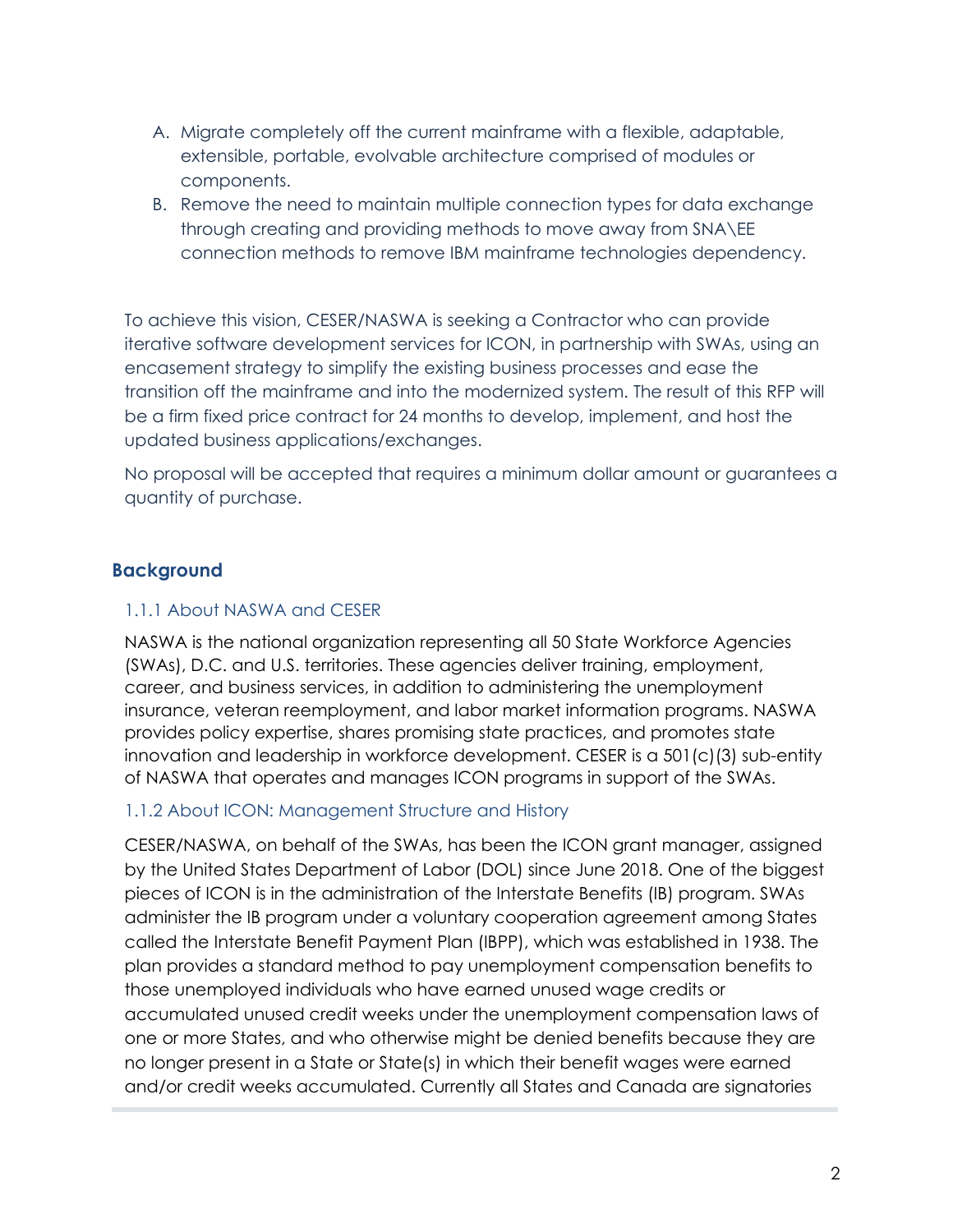of this agreement. States include the District of Columbia, the U.S. Virgin Islands, and Puerto Rico.

The goals of the ICON program are described below. The Contractor who implements reengineered business applications/exchanges must deliver in alignment with these goals.

### **Program Delivery Goals**

- UI program delivery to support combined wage, ex-Service Member and Federal Employee claim processing that is seamless and delivered without delay through the ICON system
- ICON is prepared for any future unanticipated and drastic increases in unemployment and existing infrastructure and staff can easily handle increased program and system demands.
- The CESER/NASWA team works closely with SWA stakeholders, DOL, and members of the NASWA UI Committee's Subcommittee on Interstate Benefits (IB) to gather states needs and goals for incorporation into the project plan. CESER/NASWA ensures the needs of the SWA and federal agency partners are met to ensure program accuracy and timeliness.

### **ICON Operational Goals**

- The system allows for secure and efficient querying of data as needed to operate and monitor the business applications/exchanges.
- The system provides traceability of transactions for easier troubleshooting.
- The SWAs can test all ICON data exchanges from the unit level to complete round-trip, end-to-end testing in a robust method/environment.
- The SWAs are provided methods to identify errors within the data and are prevented from transmitting erroneous data.
- ICON's technology is adaptable for new or changing needs.

#### 1.1.3 About ICON: Processes and Technical Overview

The ICON system provides for the exchange of data between SWAs as well as federal government partners, through 36 distinct business applications. ICON Hub business applications/exchanges are classified into three main areas: Real-Time, Batch and Web-hosted.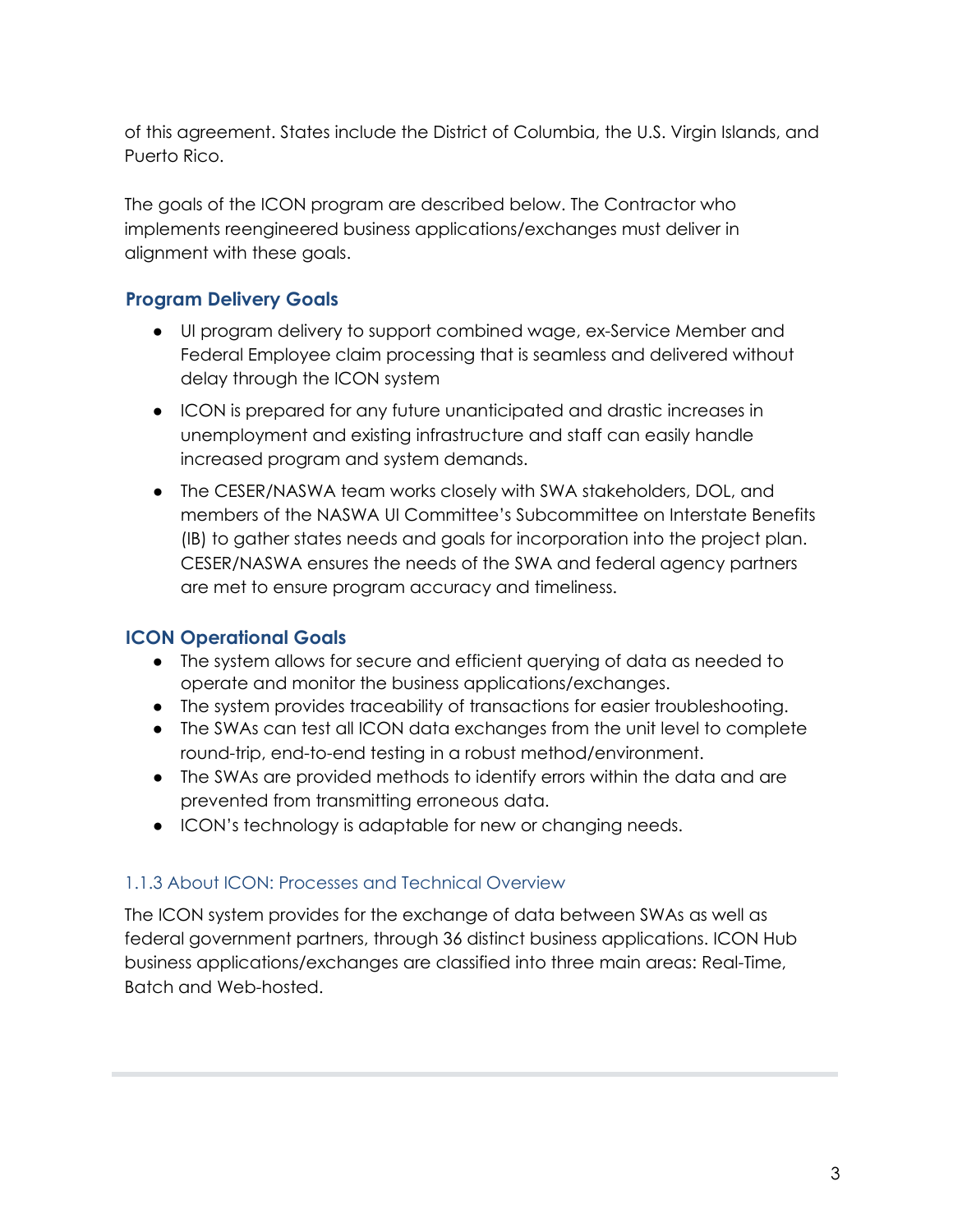| System<br><b>Classification</b>                                                  | <b>Purpose</b>                                                                                                                                                                                                                                                                                                                                                                                                                                              |
|----------------------------------------------------------------------------------|-------------------------------------------------------------------------------------------------------------------------------------------------------------------------------------------------------------------------------------------------------------------------------------------------------------------------------------------------------------------------------------------------------------------------------------------------------------|
| Real-time<br>Interstate<br><b>Benefit business</b><br>applications/ex<br>changes | SWAs use four real time applications to verify claimant identity<br>and determine if wages, claims, or overpayments exist in<br>another state. SWAs can view detailed information on wages<br>and claims from another state to determine where the<br>claimant should be filing for benefits.                                                                                                                                                               |
|                                                                                  | SWAs can also submit information on withdrawn or cancelled<br>claims.                                                                                                                                                                                                                                                                                                                                                                                       |
| <b>Batch</b><br>applications                                                     | Once it is determined that a claimant is filing a combined<br>wage claim, Ex-Military service member claim, or Federal<br>employee claim, several processes are used to exchange<br>information for the administration of these claim types. SWAs<br>use multiple exchanges in a sequenced order to accept<br>wages from other SWAs or federal partners, as well as to<br>control records.<br>The batch applications also support quarterly state billings, |
|                                                                                  | crossmatches, and other processes critical to the operations of<br>the proper payment of benefits.                                                                                                                                                                                                                                                                                                                                                          |
| Web-Hosted<br>Applications                                                       | The UI-ICON website hosts several web applications used by<br>states to facilitate the recovery of overpayments, Federal<br>Billing and Claims address directories, and Military and Federal<br>agencies billings.                                                                                                                                                                                                                                          |
|                                                                                  | The site also hosts handbooks for use by SWAs to access<br>information on how other states' rules are applied.                                                                                                                                                                                                                                                                                                                                              |

Real-Time business applications/exchanges currently support SNA/EE (LU6.2), Transmission Control Protocol/Internet Protocol (TCP/IP), Simple Object Access Protocol (SOAP), and Web Services connections. SWAs may use a combination of methods for various business applications/exchanges.

Batch business applications/exchanges currently support SNA, File Transfer Protocol Secure (FTPS), Secure File Transfer Protocol (SFTP), and Web Services connections.

Data sent via FTPS or SNA/EE (LU6.2) protocols are in Extended Binary Coded Decimal Interchange Code (EBCDIC) format. For other connection types processed by the mainframe, data sent in American Standard Code for Information Interchange (ASCII) format is converted to EBCDIC at the hub for processing. Data sent using SFTP is in ASCII format.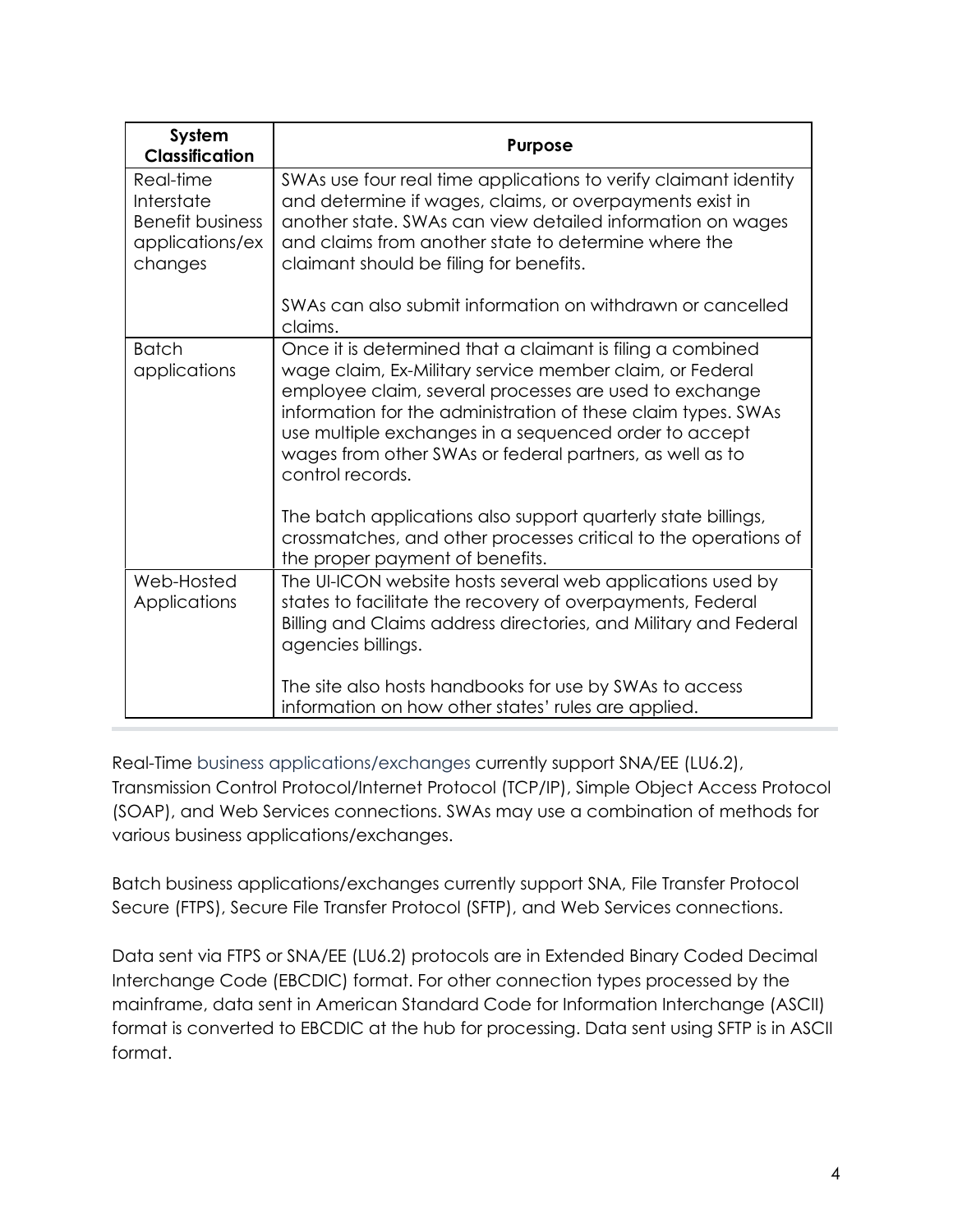ICON interfaces with its data sources and requesters in multiple ways: ICON provides COBOL model code, but states use a combination of software languages that they have customized for their own UI benefits systems. The SWAs are responsible for building the integrations to connect to ICON themselves.



#### **Figure 1: High Level Current Communications**

Figure 1 is an overview of current communications methods and workflow with the mainframe

# **2.0 Scope**

#### **2.1 Problem**

The current ICON environment has become difficult to maintain:

- Complexity accrued across multiple areas over time due to various policy, law, and program changes.
- Complex documentation with limited information on how the states need to program their systems to ensure quality data is transmitted.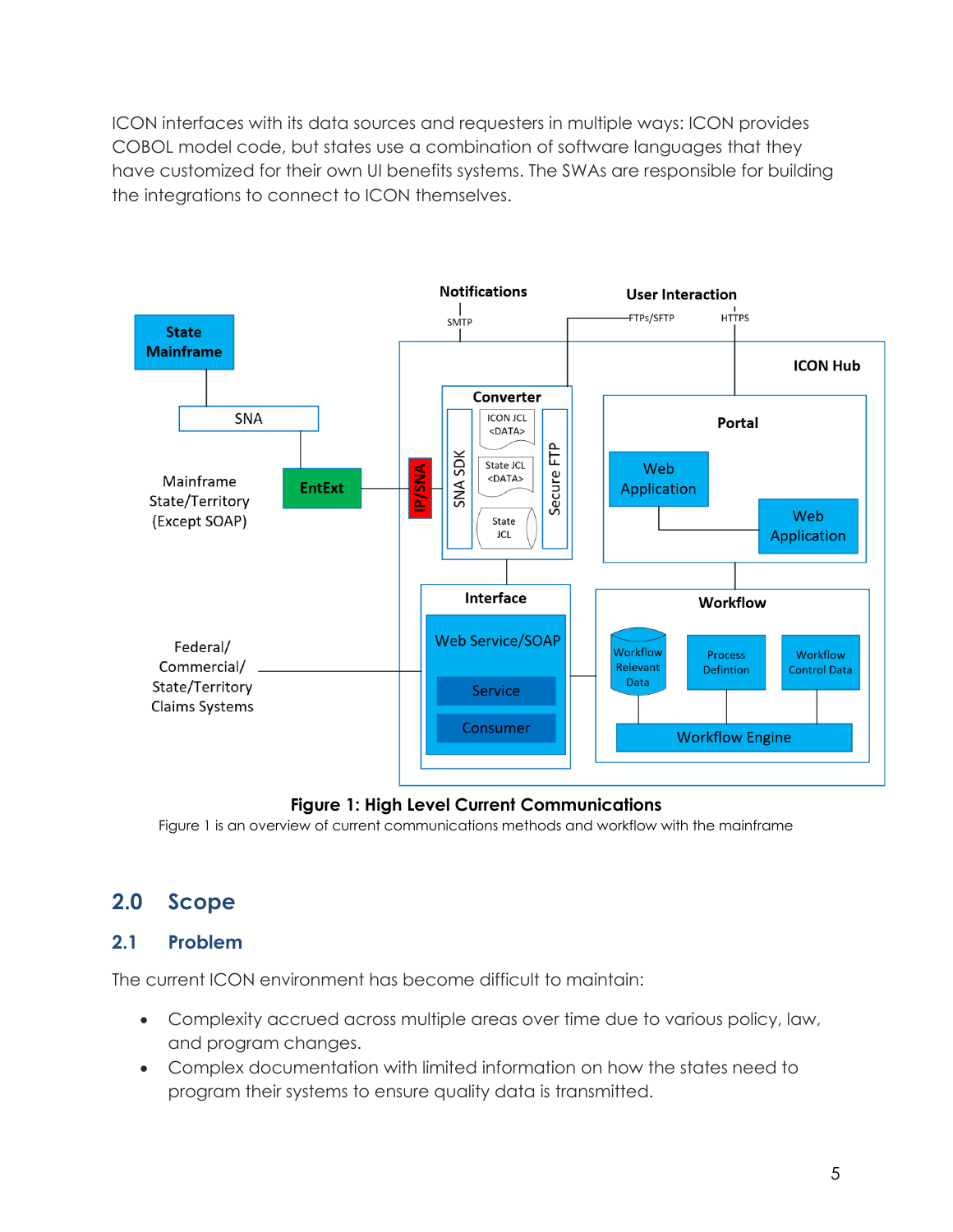- Limited checks at the hub to ensure the quality of the data sent.
- Complexity of transmitting data generated from Java and .Net code bases to COBOL mainframe environment, then transmission of the data back to the Java and .Net code bases, which creates issues with data quality and control.
- eXtensible Markup Language (XML) serialization and de-serialization at the state level to accommodate multiple communication methods.
- Complexity of having many ways that states connect with ICON.
- Lack of a comprehensive User Acceptance Test (UAT) environment to allow states to test end-to-end functionality prior to implementation.
- Processes generally have an independent purpose and data is not shared across multiple business applications/exchanges.

Additionally, the complex interactions of the business applications/exchanges have resulted in inefficiencies over time.

### **2.2 Encasement strategy**

As CESER/NASWA begins to modernize ICON, new sub-systems will need to be developed in parallel with the current vendor's maintenance of existing systems to reduce transition risks until such time that all business applications/exchanges are transitioned to the new platform. COTS and/or Software as a Service (SaaS) products may be incorporated in places. The Contractor must ensure success to account for smooth interactions between system pieces, required changes, and work with multiple SWAs and federal agency partners.

To accomplish the mission and vision for a future ICON system, CESER/NASWA proposes to use an encasement strategy (also known as the ["strangler fig"](https://martinfowler.com/bliki/StranglerFigApplication.html) pattern) with a goal to minimize risk to production systems while gradually migrating to a modernized, easier to maintain system that is more adaptive to UI program needs.

Using this strategy it is likely that encasement API(s) or an extraction layer will serve as a façade to hide the complexity of the existing data sources (and transform that extracted data into the updated data model), provide services in support of existing and future needs and allow for transition between separate functional implementations. This approach will provide CESER/NASWA the fluidity to replace implementation of different functionalities behind the API as needs and technology evolve over time. The API(s) can mitigate risks during functional transition by comparing results between the existing and new systems. The API(s) is key to a modular, and emergent architecture.

Under this strategy, delivery of the modernized system must include the following, which is in order of suggested operations: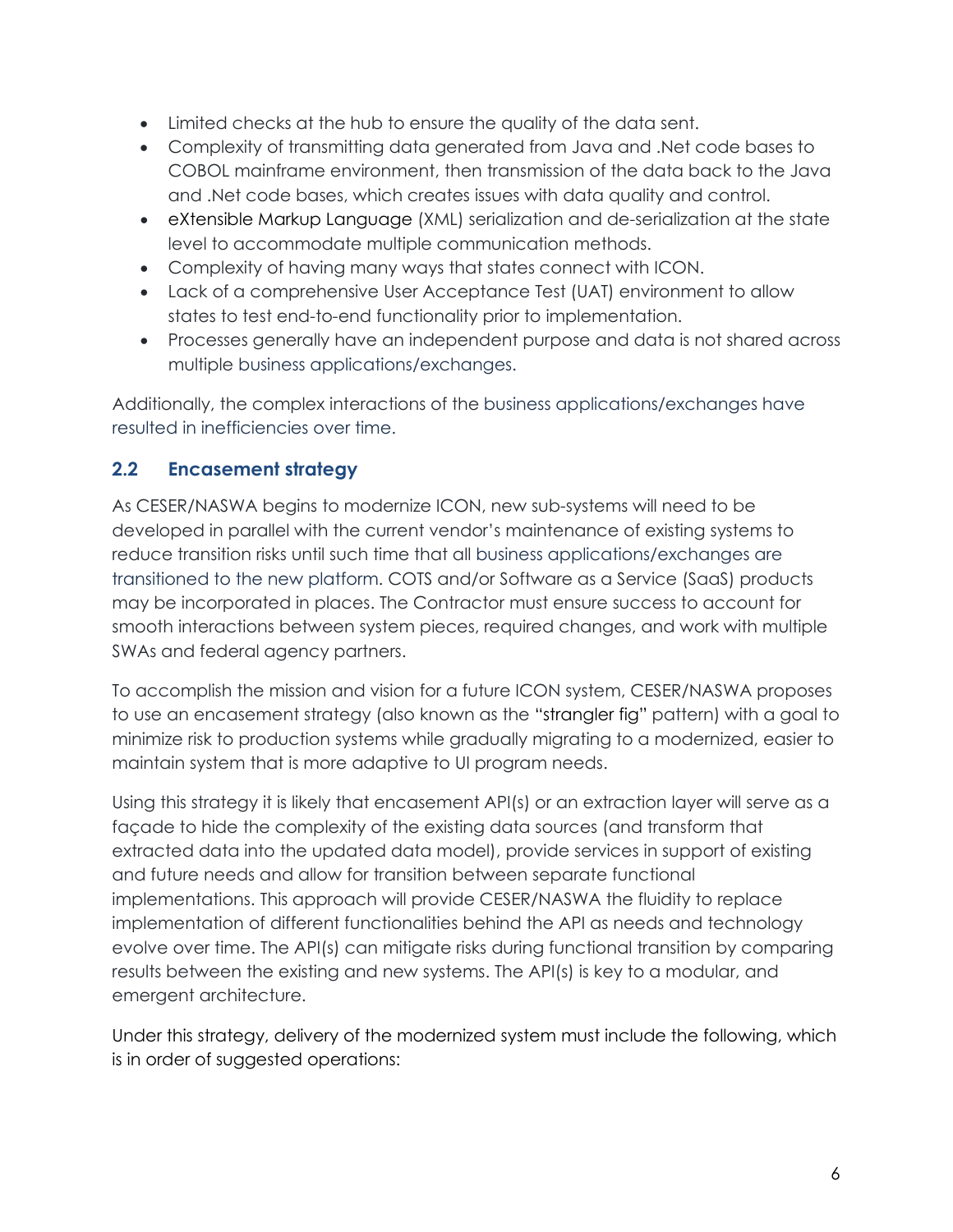- 1) Identify the business applications/exchanges that have the least dependency and overhead, and create a roadmap and project for how to update a selected set of these applications over time:
	- o Review and obtain knowledge of documented mainframe-based COBOL software code and logic at a high level, understanding how the various components operate and interact including how and when the data is represented and modified to meet business process requirements. Understand the internal and external systems dependencies and responsibilities, how they interact, when, and why, and know the policy rules that govern the system and business applications/exchanges.
	- o In collaboration with SWAs and federal agency partners and leveraging user experience research principles, deliver a roadmap to reengineer existing business processes to reduce redundancy, increase quality, timeliness, efficiency, and effectiveness of UI claims processing and enhance web services.
	- o Deliver a risk assessment report to identify known and potential risks with business process reengineering that would impact SWAs and partner agencies, along with risk mitigation strategies.
	- o Deliver a project plan for the first set of business applications/exchanges to be reengineered, including timeline. The timeline must include percentage of total project completion. The Project plan should also include architecture and design approaches with justification for the approach taken and must include possible strategies for migrating states using SNA\EE (LU6.2) communication protocols to SFTP, FTP, web services, Hypertext Transfer Protocol Secure (HTTP), Hypertext Transfer Protocol Secure (HTTPS).
- 2) Develop and implement the data exchange and business applications/exchanges specified by CESER/NASWA within the existing mainframe-based data sources (such as databases, file transfers, and web services calls), including containerized<sup>[1](#page-6-0)</sup> endpoint connectors to be made available for SWAs to implement.
- 3) Provide technical documentation and installation guide for ICON hub and SWAs use, and ensure continued system operations of both reengineered and legacy code (by working collaboratively with the current vendor) until such time as all legacy processes are retired or the contract period ends,

<span id="page-6-0"></span><sup>1</sup> Containerization is the packaging of software code with just the operating system (OS) libraries and dependencies required to run the code to create a single lightweight executable—called a container that runs consistently on any infrastructure.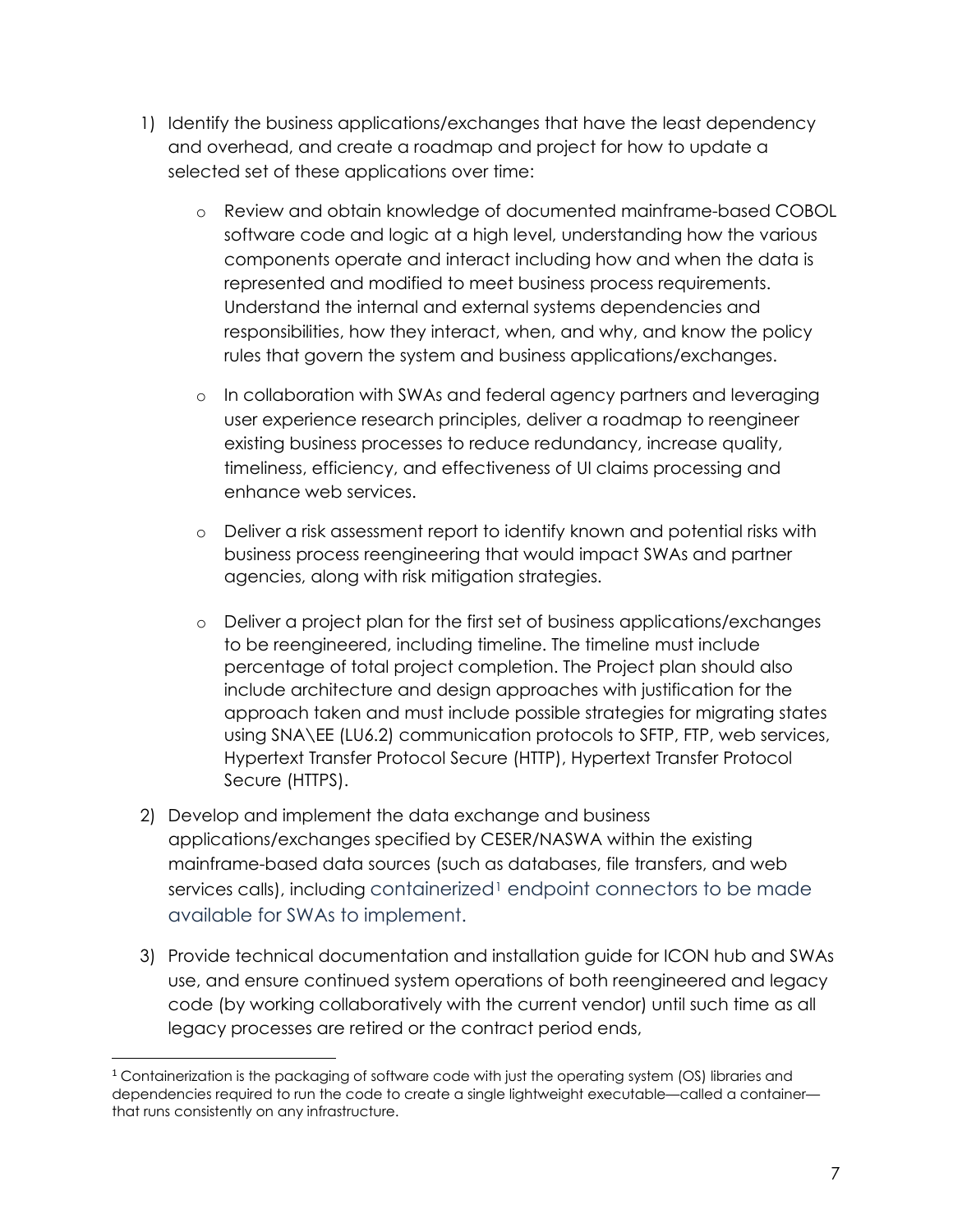- o Ensure containerization of all developed model code to be shared with SWAs for their implementation.
- o Provide installation and technical operation guides, documentation, and run books; computing specifications; topology; endpoint connectors; and ongoing system statistical reports
- o Assist in the creation of user training.
- 4) Transition the functionalities from the mainframe-based legacy system to the new system when CESER/NASWA determines that the functionality meets the needs of SWA and federal agency partners. Both the legacy system and the newly developed system will run concurrently. The current vendor will be responsible for overall system operations for processes not yet developed by the Contractor. The Contractor will need to work collaboratively and cooperatively with the current vendor to ensure system availability requirements are met.
	- o Develop methods to maintain backward and forward compatibility and concurrent system operations with legacy applications during migration.
	- o Develop and implement reengineered business applications/exchanges and communication protocols for implementation by states willing to engage in piloting new processes, ensuring that piloted processes are compatible and/or paralleled with legacy processes.
	- o Provide comprehensive test plans, including internal, external, and comprehensive end-to-end testing that follow industry-standard best practices for software engineering and integration.

Additional projects may be awarded through either a new RFP or a contract extension. These additional projects *may* include the development and implementation of redesigned additional business applications/exchanges that do not fit into the initial time frame.

Future iterations can build on this foundation and repeat the process to migrate additional objectives to modernized business applications/exchanges. Eventually, this work will tie together multiple ICON processes. The timeline for the integration of the existing system and the modernized business applications/exchanges will be determined through the initial implementation in collaboration with CESER/NASWA and DOL.

### **2.3 Expectations**

This software development project will use agile development principles, with robust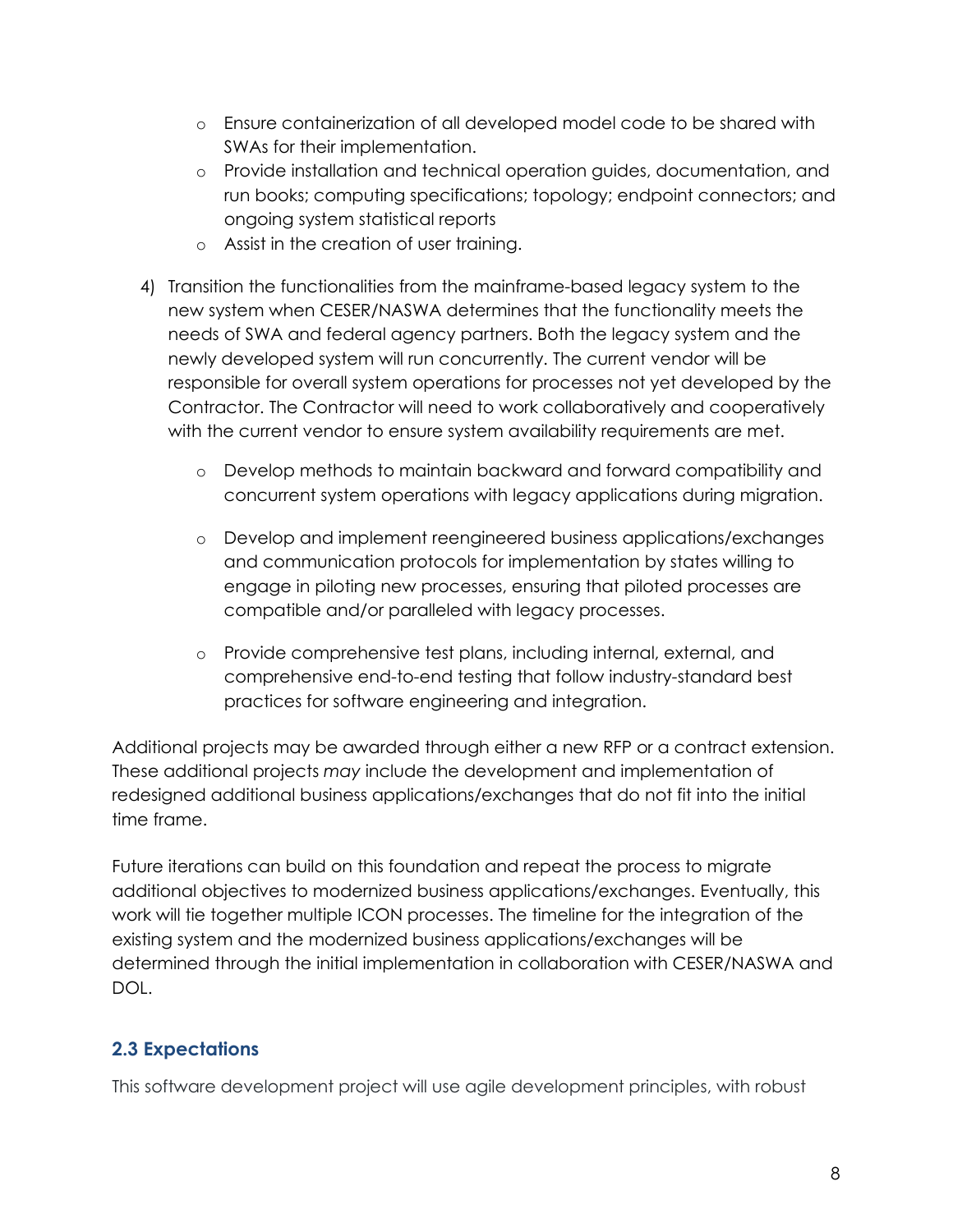documentation, human-centered design, and an extensible infrastructure. The Contractor will need to work collaboratively and cooperatively with the current vendor to ensure system availability requirements for all functionality is met. Additionally, DOL and CESER/NASWA staff must be able to review the code bases upon request. CESER/NASWA expects that the development process will be collaborative and iterative, with open, regular, and frequent communication between CESER/NASWA and the Contractor. Throughout the period of performance, the Contractor should expect to work with various CESER/NASWA staff to carry out the objectives.

CESER/NASWA will provide a Product Owner and Technical Leads to lead this project on its behalf. The Product Owner and Technical Leads will work with DOL leadership and the IB Subcommittee to set the overall direction of the project, prioritize and drive decision-making, update a long-term product roadmap, consider and address the business needs of SWAs and federal agency partners, and support the other members of the development team. The Contractor will engage with CESER/NASWA and SWA stakeholders on the delivery-focused side of product management and team facilitation.

In addition to the Product Owner and Technical Leads, CESER/NASWA staff will be available as subject matter experts. This includes staff with UI expertise and historical system knowledge. CESER/NASWA will provide the Contractor with documentation and artifacts of the current vendor's technical and workflow process if required during the relevant discovery phase(s) implementing this strategy.

At the start of this project, the CESER/NASWA Product Owner and Technical Leads will work with the Contractor to enable delivery of the product vision and intended outcomes listed above in the following two areas:

- 1. Infrastructure and encasement with a specific focus on API development and system documentation.
- 2. Application development with a specific focus on user research, new feature development, and policy documentation.

The goal of this structure is to create focus within areas while still allowing complementary, collaborative work across the modernization effort. It should be noted that while initially different in focus, these two focus areas will overlap at points of implementation.

The Contractor will maintain all continuous software development encompassing optimizations and updates that are within scope; including but not limited to bug fixes, patches, repository management following industry best practices, etc. Any future requests or enhancements that are not within the initial scope may require an additional contract or contract extension for applicable work.

CESER/NASWA intends to deploy software as soon as it has been sufficiently developed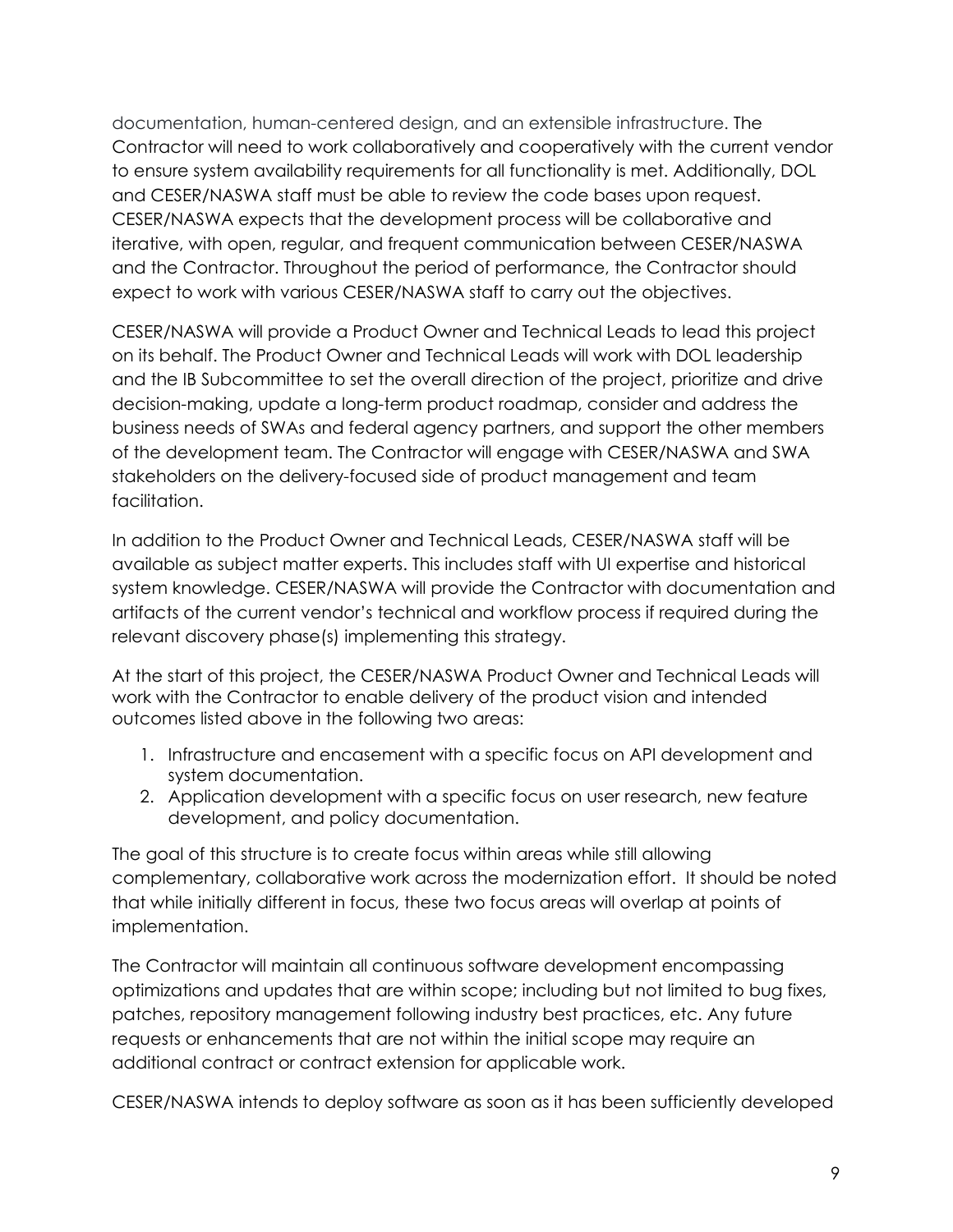to provide the minimal viable functionality, as determined by CESER/NASWA. Please note that criteria for this determination is subject to change. CESER/NASWA expects that regular and frequent releases will follow the Minimum Viable Product (MVP) model. As new areas for developing additional functionality emerge, the team will continue to expand work products and releases iteratively and incrementally, with a sprint cycle that is mutually agreed upon. The software development and release process will be mutually agreed upon, with the goal of reaching a more mature DevSecOps practice.

### **2.5 Code Quality Assurance Surveillance Plan (QASP)**

The following chart sets forth the performance standards and quality levels the code and documentation provided by the Contractor must meet, and the methods CESER/NASWA project team will use to assess the standard and quality levels of that code and documentation:

| <b>Requirement</b> | Performance                                                                                                                                                                                                                 | <b>Acceptable</b>                                                                                   | Method of                                                |
|--------------------|-----------------------------------------------------------------------------------------------------------------------------------------------------------------------------------------------------------------------------|-----------------------------------------------------------------------------------------------------|----------------------------------------------------------|
| Category           | Standard(s)                                                                                                                                                                                                                 | <b>Quality Level</b>                                                                                | <b>Assessment</b>                                        |
| <b>Tested Code</b> | Code delivered<br>under the order<br>must have<br>substantial test<br>code coverage.<br>Version-controlled<br>GitHub repository<br>of code that<br>comprises<br>product that will<br>remain in the<br>government<br>domain. | Minimum of 90%<br>test coverage of<br>all code. All<br>areas of code<br>are meaningfully<br>tested. | Combination of<br>manual review and<br>automated testing |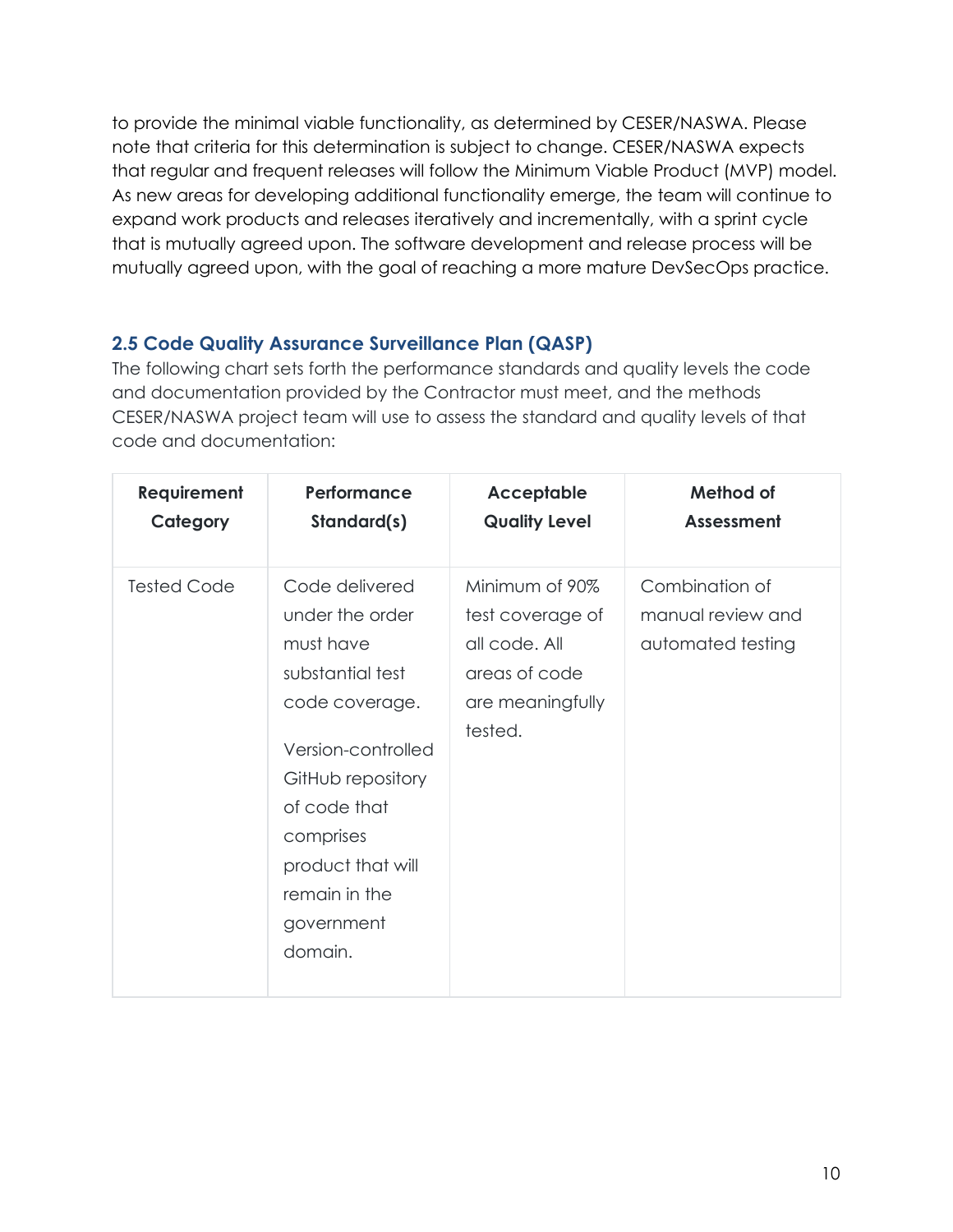| <b>Properly Styled</b><br>Code | For example, <b>GSA</b><br><b>18F Front- End</b><br>Guide                          | 0 linting errors<br>and 0 warnings                                                                  | Combination of<br>manual review and<br>automated testing |
|--------------------------------|------------------------------------------------------------------------------------|-----------------------------------------------------------------------------------------------------|----------------------------------------------------------|
| Accessible                     | Web Content<br>Accessibility<br>Guidelines 2.1 AA<br>standards                     | 0 errors reported<br>using an<br>automated<br>scanner and 0<br>errors reported in<br>manual testing |                                                          |
| Deployed                       | Code must be<br>successfully built<br>and deployed<br>into staging<br>environment. | Successful build<br>with a single<br>command                                                        | Combination of<br>manual review and<br>automated testing |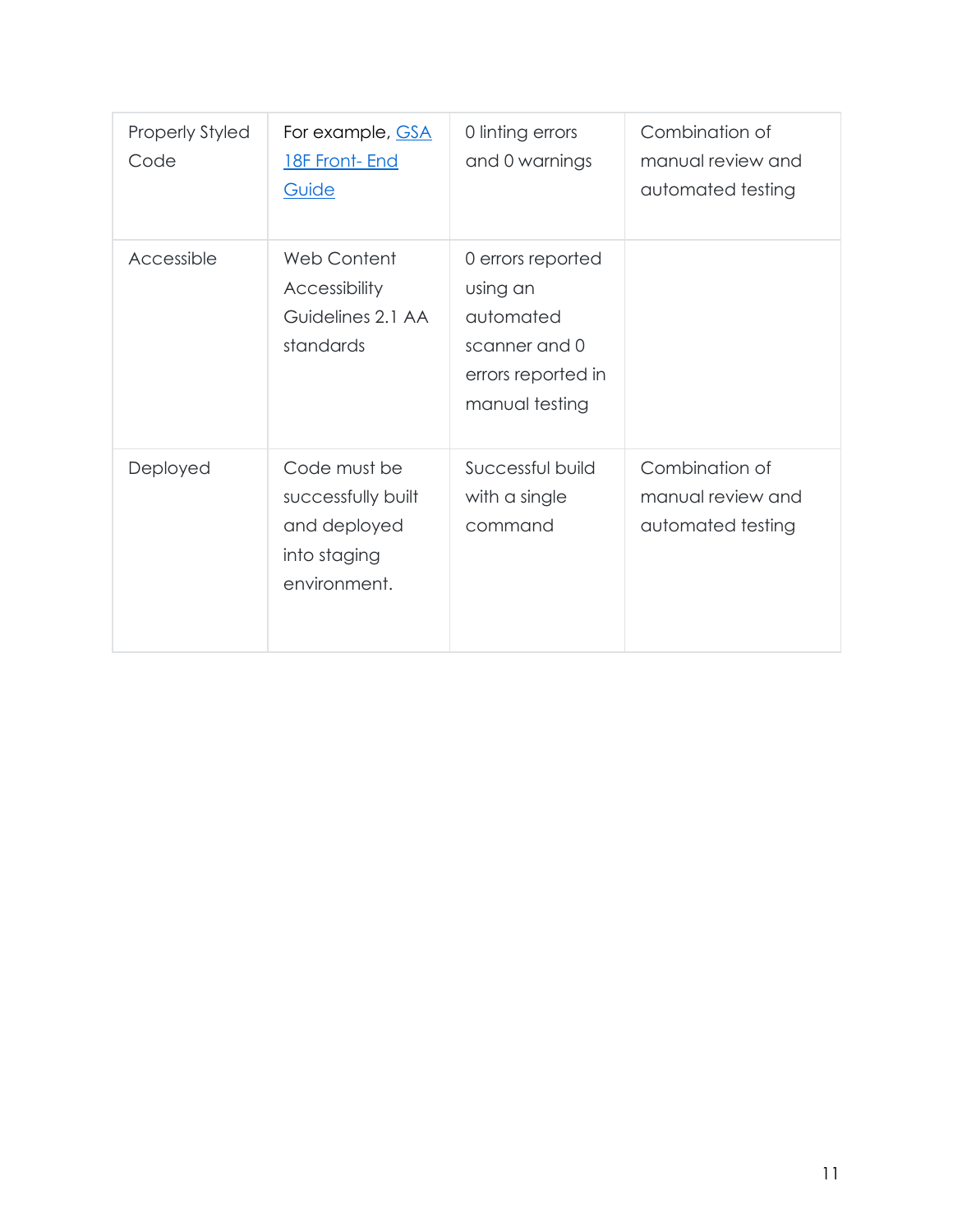| Documented | All dependencies<br>are listed, and the<br>licenses are<br>documented.<br>Major<br>functionality in<br>the<br>software/source<br>code is<br>documented.<br>Individual<br>methods are<br>documented<br>inline in a format<br>that permit the<br>use of tools, for<br>example, JSDoc.<br>System diagram is<br>provided. | Combination of<br>manual review<br>and automated<br>testing, if<br>available                                        | Manual review                                                                                                                                                                              |
|------------|-----------------------------------------------------------------------------------------------------------------------------------------------------------------------------------------------------------------------------------------------------------------------------------------------------------------------|---------------------------------------------------------------------------------------------------------------------|--------------------------------------------------------------------------------------------------------------------------------------------------------------------------------------------|
| Secure     | <b>OWASP</b><br><b>Application</b><br>Security<br><b>Verification</b><br>Standard 3.0.1                                                                                                                                                                                                                               | Code submitted<br>must be free of<br>medium- and<br>high-level static<br>and dynamic<br>security<br>vulnerabilities | Clean tests from a<br>static testing SaaS (for<br>example, Snyk or npm<br>audit) and from, for<br>example, OWASP<br>ZAP, along with<br>documentation<br>explaining any false<br>positives. |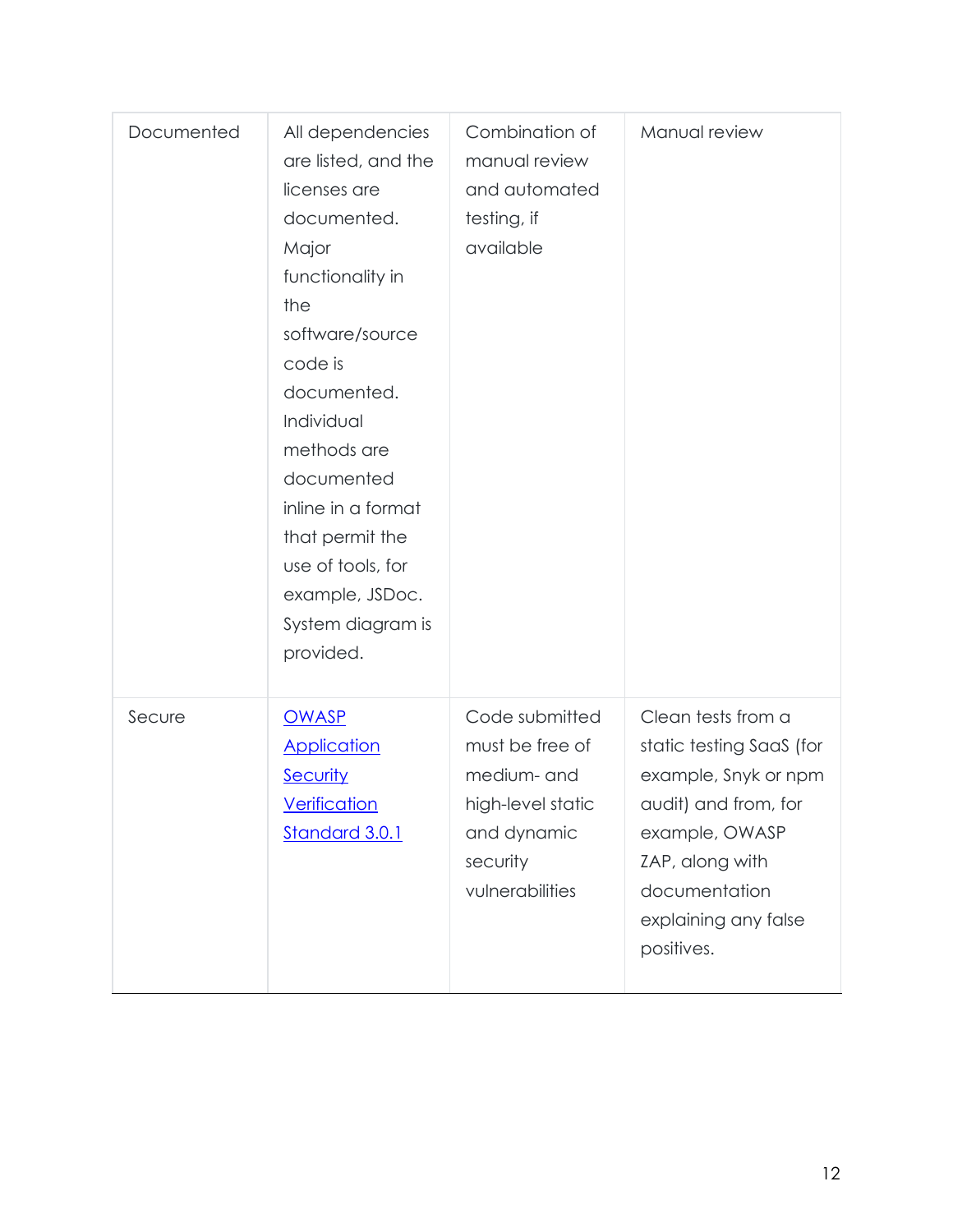# **3.0 Contract Place of Performance and Contract Type**

## **3.1 Place of Performance and Contract Type**

The Contractor must specify whether the fixed rate for each labor category applies to labor performed by (1) the Contractor; (2) subcontractors; and/or (3) divisions, subsidiaries, or affiliates of the Contractor under a common control. Upon award, all invoices must include actual, not estimated costs. CESER/NASWA will make one firm fixed contract award for all deliverables. Upon notification of intent to award, the parties will work collaboratively to finalize a contract.

The Contractor may choose the location(s) within the United States from which to perform the required software development services. Work cannot be performed outside of the United States. The Contractor must work with CESER/NASWA to create a successful distributed working environment. CESER/NASWA's core working hours are 8 AM ET to 5 PM ET, Monday through Friday.

### **3.2 Anticipated Period of Performance and Budget**

**The initial period of performance (POP) for the Contract is 24 months for development and implementation of business applications/exchanges. There may be optional contract extensions.**

The POP will begin on the date of the Contract kickoff meeting.

For this project, CESER/NASWA anticipates the Contractor's team to have a combination of product, research, design, and engineering roles. However, Contractor may propose different team structures if it meets their technical and staffing plans.

CESER/NASWA intends to award a firm fixed price (FFP) contract. The Contractor must specify whether the fixed rate applies to labor performed by (1) the Contractor; (2) subcontractors; and/or (3) divisions, subsidiaries, or affiliates of the Contractor under a common control. Upon award, all invoices must include actual, not estimated costs.

# **4.0 Operating Constraints**

### **4.1 Environment**

The ICON Hub currently utilizes a mix of technologies, including but not limited to IBM mainframe, cloud offerings such as AWS GovCloud, open-source platforms, multiple protocols, etc. These technologies allow the ICON Hub flexibility to interface with infrastructures developed and maintained by SWAs and federal agency partners. The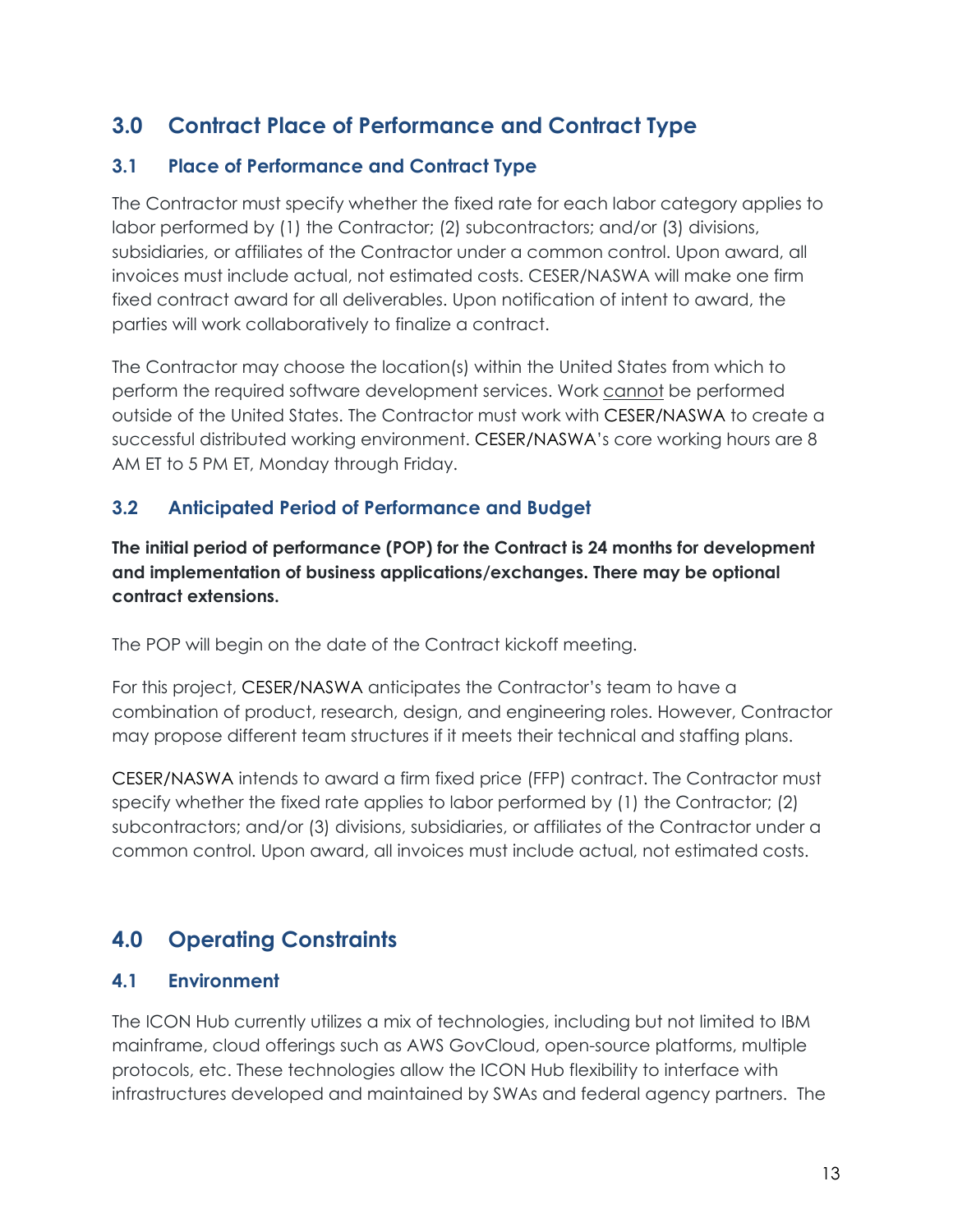ongoing progress of this project shall account for all current connection methods to SWAs and federal agency partners, while developing solutions to reduce/remove proprietary dependencies and lighten the technical overhead of the current environment.

CESER/NASWA will be responsible for obtaining any necessary compliance authorizations. DOL requires FedRAMP certification for cloud technology used for hosting the deployed product. Security controls are required and must follow [NIST](https://csrc.nist.gov/publications/detail/sp/800-53/rev-5/final)  [Guidelines.](https://csrc.nist.gov/publications/detail/sp/800-53/rev-5/final) The Contractor is required to use best practices for security and compliance in writing, testing, and delivering code. All code must be unit-tested to ensure compliance with NIST guidelines.

## **4.2 Personnel Skills and Knowledge**

*Key Personnel* – The Contractor must designate both a Project Manager (PM) and a Technical Lead as Key Personnel for this project. The PM will be a direct liaison to the CESER/NASWA project team and will be responsible for the supervision and management of all the Contractor's personnel. The Technical Lead must have a full understanding of the technical approach to be used by the Contractor's development team and will be responsible for ensuring that the Contractor's development team follows that approach.

## **4.3 Special Clauses**

Upon award of contract, the Contractor shall, during the term of the Contract and for a period of three (3) years following the termination or expiration of the Contract and any contract extensions, maintain accurate and complete financial records, including accounts, books, and other records related to charges, costs, disbursements, and expenses, in accordance with generally accepted accounting principles and practices, consistently applied that are applicable to a fixed price contract. Contractor will include a brief project narrative and timesheets with each invoice and each invoice must contain the information requested in Attachment 2 of this document. No invoice will be paid without confirmation and sign-off from CESER/NASWA Project Manager of deliverables received.

*Data Rights and Ownership of Deliverables* – CESER/NASWA intends that all software and documentation delivered by the Contractor will be owned by DOL and CESER/NASWA made available to SWAs and federal partner agencies under DOL and CESER/NASWA authorization. This software and documentation should include, but is not limited to, data, documents, graphics, code, plans, reports, schedules, schemas, metadata, architecture designs, etc.; all new open-source software created by the Contractor and forks or branches of current open-source software where the Contractor has made a modification; and all new tooling, scripting configuration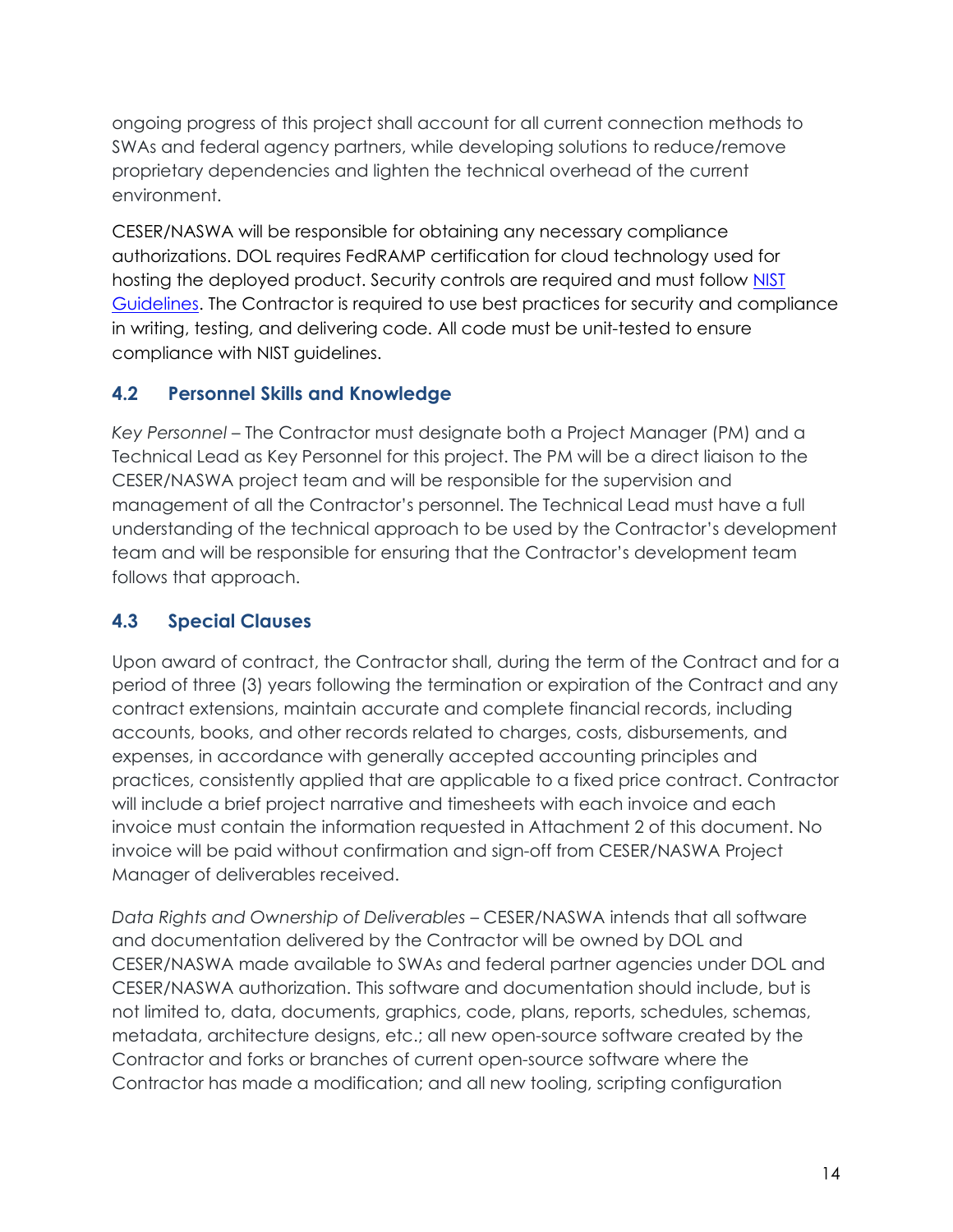management, infrastructure as code, or any other final changes or edits to successfully deploy or operate the software.

To the extent that the Contractor seeks to incorporate any software that was not first produced in the performance of this task order in the software delivered under this task order, CESER/NASWA encourages the Contractor to incorporate either software that is in the public domain, or free and open-source software that qualifies under the opensource definition promulgated by the Open-source Initiative. In any event, the Contractor must promptly disclose to CESER/NASWA in writing, and list in the documentation, any software incorporated in the delivered software that is subject to a license.

If software delivered by the Contractor incorporates software that is subject to an open-source license that provides implementation guidance, then the Contractor must ensure compliance with that guidance. If software delivered by the Contractor incorporates software that is subject to an open-source license that does not provide implementation guidance, then the Contractor must attach or include the terms of the license within the work itself, such as in code comments at the beginning of a file, or in a license file within a software repository.

In addition, the Contractor must obtain written permission from CESER/NASWA before incorporating into the delivered software any software that is subject to a license that does not qualify under the open-source Definition promulgated by the Open-source Initiative. If CESER/NASWA grants such written permission, then the Contractor's rights to use that software must be promptly assigned to DOL and CESER/NASWA.

# **5.0 Instructions and Evaluation**

## **5.1 Submission Instructions**

Participation in this RFP process is voluntary. All costs incurred in responding to, or in participating in this RFP, will be the responsibility of the vendors, or other third-party organizations participating in the RFP, and not that of CESER/NASWA.

Responses to this RFP shall be in narrative form and provide details on vendor product capabilities. Responses must be viewable with Microsoft Word or Adobe Acrobat and printable on 8.5" x 11" paper, must use 12-point font, the margins of each page should be at least ½ inch, and each page should contain a page number in the footer.

Reponses must be received electronically by 5:00 p.m. Eastern Daylight Time on 01/07/2022. Reponses will be sent to the email address of the sender along with any additional email addresses included in the submittal.

Please ensure that the submittal is in Microsoft Word or PDF format. All responses must be submitted electronically to the following email address: ICON@naswa.org.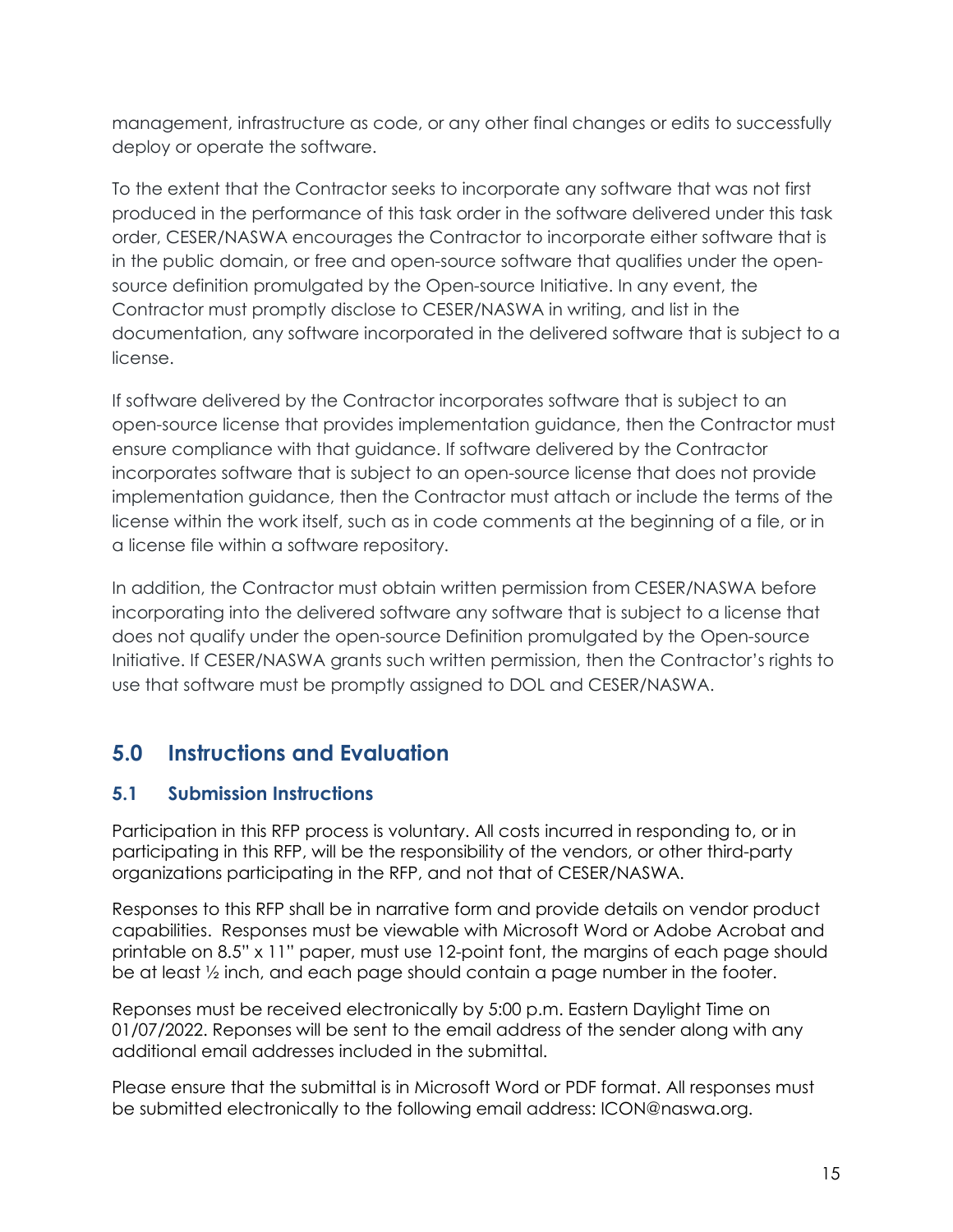#### **Telephone calls regarding this RFP will not be accepted.**

#### **Timeline**

The anticipated RFP timeline of events is shown below:

| <b>Project Activity</b>               | <b>Timeline</b>        |
|---------------------------------------|------------------------|
|                                       |                        |
| <b>ICON Modernization RFP Release</b> | 11/29/2021             |
|                                       |                        |
| Pre-Bid Conference                    | 12/13/2021             |
|                                       |                        |
| <b>Final Clarification Questions</b>  | 12/17/2021             |
|                                       |                        |
| Questions and Responses Posted        | 12/30/2021             |
|                                       |                        |
| Proposals Due                         | 01/07/2022             |
|                                       |                        |
| Offeror Presentations*                | Between 01/17/2022 and |
|                                       | 01/28/2022             |
|                                       |                        |
| Best and Final Offer Pricing          | Between 01/31/2022 and |
| (optional)                            | 02/11/2022             |
|                                       |                        |
| Award (anticipated)                   | Mid-February, 2022     |

\* Contractor technical presentations may be conducted with selected bidders that are determined to be within the competitive range for awards and may not include all bidders. Presentations may be conducted on-site at NASWA in Washington, DC or virtually. Travel and associated costs are the responsibility of the Contractor.

CESER/NASWA reserves the right to invite Contractors to participate in detailed discussions, clarifications to responses, and presentations/demonstrations after the proposal due date.

### **5.2 Instructions for Proposals**

### **Company Overview**

Provide a brief description of your company, services, business size (revenue, employees, customers), and points of contact, including name, address, phone numbers, and email addresses. *Limit response to 3 pages.*

### **Project Summary Citations**

Include up to three (3) project summary citations that outline your organization's experience in providing strategic and/or technical support for projects of similar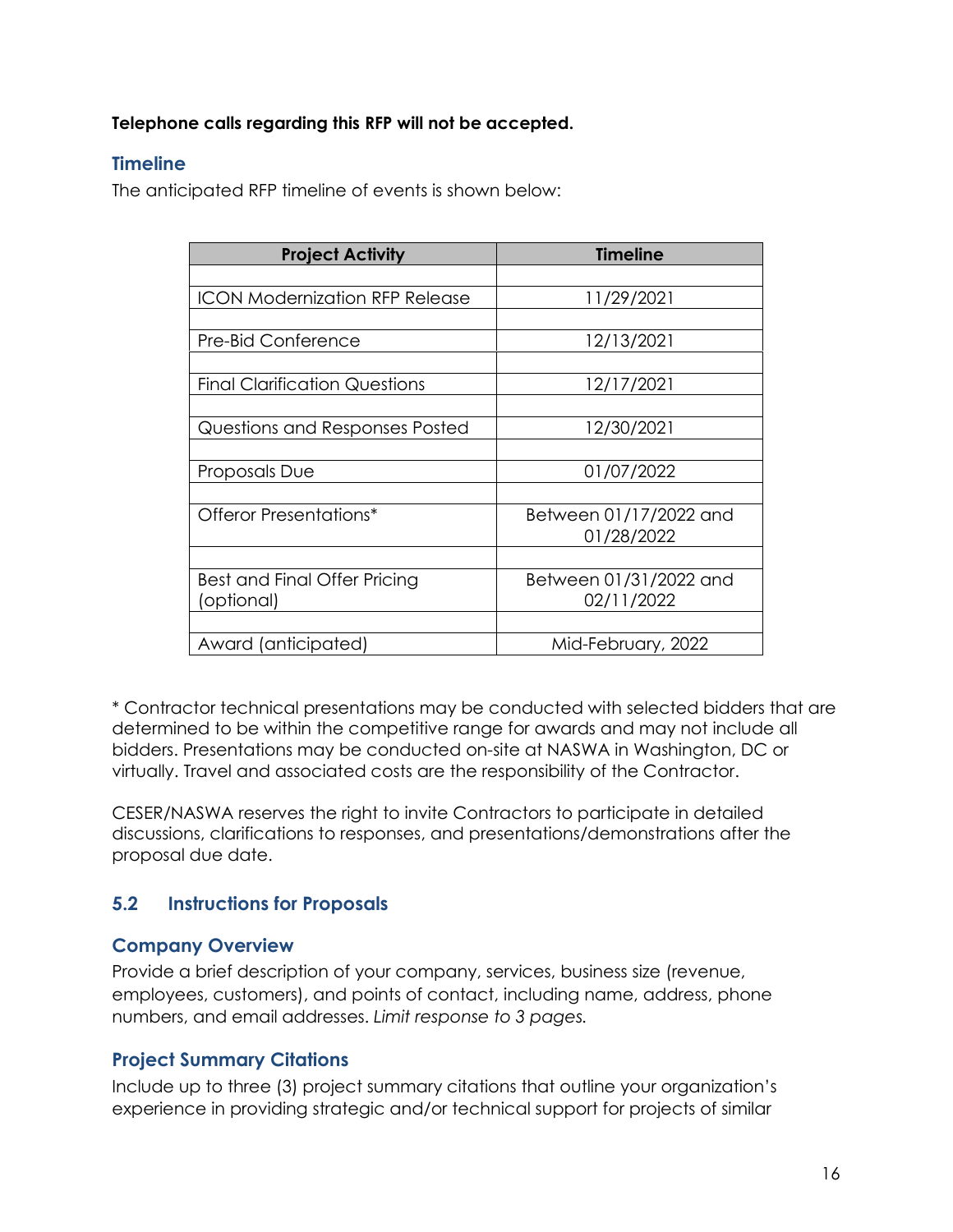content, size, and scope, including experience with unemployment insurance. For each project summary citation, please include the following: project summary, project size/scope, project budget, agency/organization, and agency/organization point of contact. *Limit response to 3 pages for each citation, up to 3 citations.*

#### **Key Personnel Resumes**

Please provide a minimum of two (2) resumes (two pages maximum per resume) for key personnel to be assigned to the project. Resumes should include name, percentage of time that will be allocated to the ICON project, and relevant work experience.

## **Technical Submissions**

Technical submissions must consist of a technical proposal of no more than twenty (20) pages, a staffing plan of no more than five (5) pages, plus resumes and signed letters of intent to participate, and references to one or more source code samples, preferably open source. Technical submissions may also include user research plans and design artifacts of no more than 50 pages combined. Technical proposals and staffing plans must be submitted using 12-point type.

The technical proposal must set forth the Contractor's proposed approach to providing the services required, including infrastructure for the development environment, the base software (if any) and programming language(s) the Contractor proposes to use. The technical proposal must also make clear that the Contractor understands the details of the project requirements. The technical proposal must also identify potential obstacles to efficient development and include plans to overcome those potential obstacles. The technical proposal must also include a description of the Contractor's plans, if any, to provide services through a joint venture, teaming partner, or subcontractors.

The staffing plan must set forth the Contractor's proposed approach to staffing the requirements of this project, including the titles of each of the labor categories proposed and proposed level of effort for each member of the Contractor's development team. The staffing plan must also identify the proposed Project Manager and proposed Technical Lead by name and include a resume for each. Those resumes must include a brief description of the experience and capability for each individual but cannot exceed two (2) pages in length each. The staffing plan must also set forth the extent to which the proposed team for this project was involved in the development of the source code referred to in the next paragraph.

The staffing plan must set forth and explain the extent to which the Contractor will provide individuals with experience in at least each of the following areas:

● Agile development practices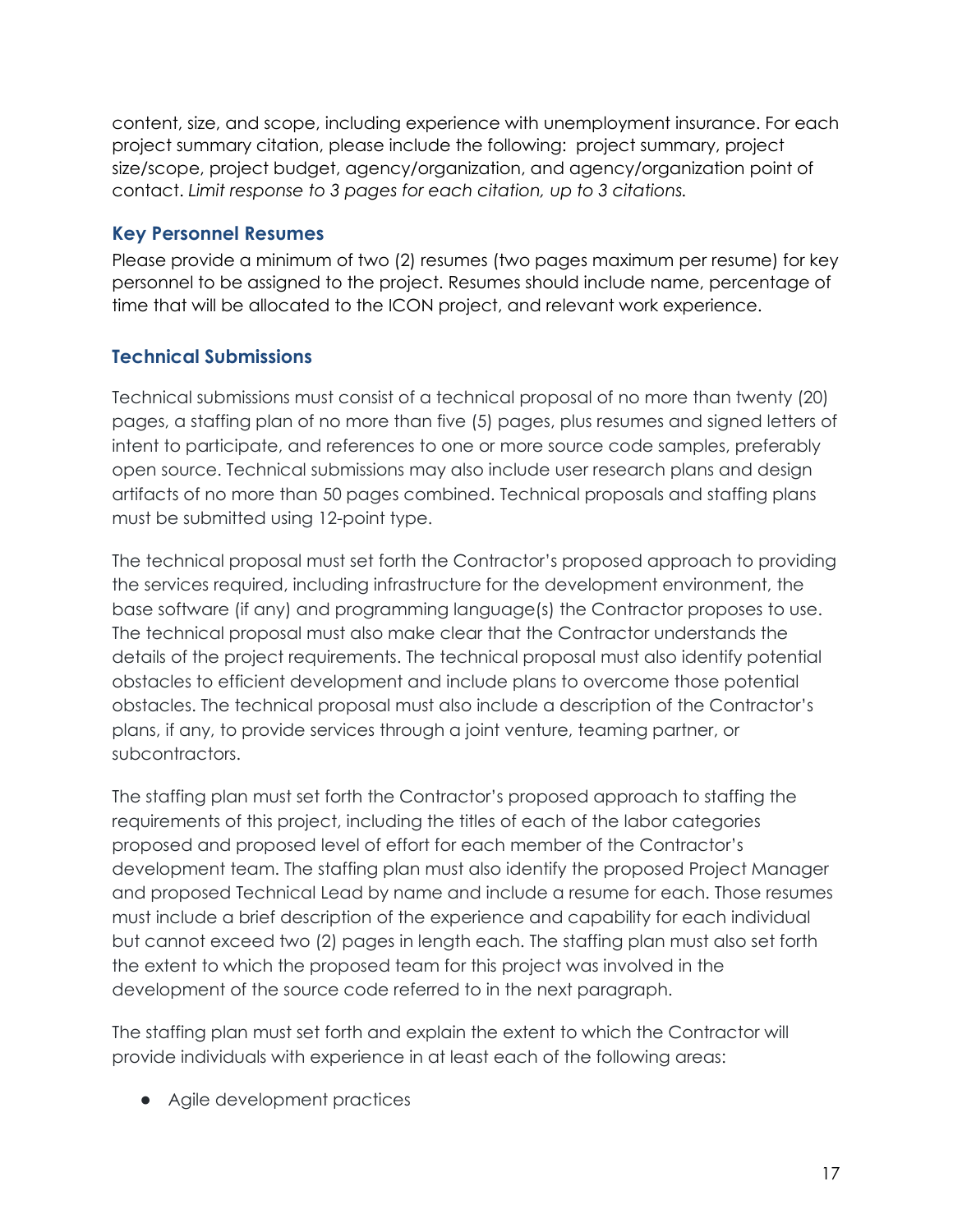- Automated (unit/integration/end-to-end) testing
- Continuous Integration and Continuous Deployment
- Refactoring to minimize technical debt
- Application Protocol Interface (API) development and documentation
- Open-source software development
- Cloud deployment
- Open-source login/authentication services
- Product management and strategy
- Usability research, such as (but not limited to) contextual inquiry, stakeholder interviews, and usability testing
- User experience design
- Sketching, wireframing, and/or prototyping, and user-task flow development
- Visual design
- Content design and copywriting
- Building and testing public facing sites and tools

The references to one or more source code samples must be either links to Git repositories (either credentialed or public) or to equivalent version-controlled repositories that provide CESER/NASWA with the full revision history for all files. If a Contractor submits a link to a private Git repository, CESER/NASWA will provide the Contractor with one or more user identities by email, and the Contractor will be expected to promptly provide the identified user(s) with access to the private Git repository.

The source code samples should be for projects that are similar in size, scope, and complexity to the project contemplated here. The source code must have been developed by either (i) the Contractor itself, (ii) a teaming partner that is proposed in response to this RFP, or (iii) an individual that is being proposed as Key Personnel for this project. CESER/NASWA would prefer that the source code samples have been for recent projects of a similar size and scope.

If the references to source code samples provided do not include associated references to user research plans and design artifacts demonstrating how ongoing user research was incorporated into the project, then the Contractor must submit a user research plan and design artifacts relating to at least one (1) of the source code samples provided.

#### **Price Submissions**

Price submissions must set forth a single dollar amount that represents the Contractor's estimate of the total cost to CESER/NASWA for the development services and travel expenses required for the period of performance – 24 months for development and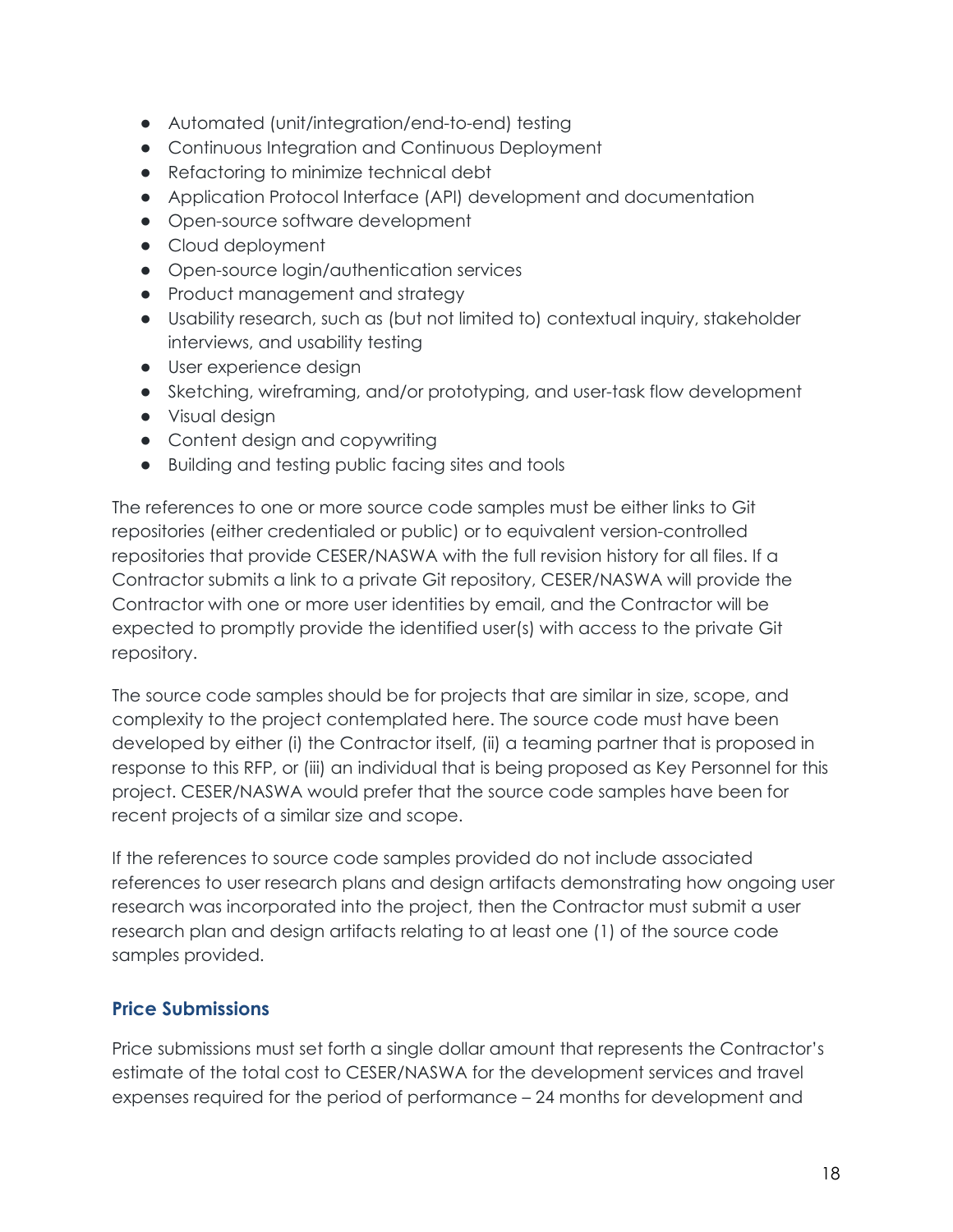implementation of business applications/exchanges with the possibility of optional contract extensions.

#### **Pre-Bid Questions and Answers**

A pre-bid teleconference will be held prior to the RFP submission deadline. In this onehour session, CESER/NASWA will collect Contractor questions. Contractors wishing to submit an RFP may also submit questions to [ICON@naswa.org.](mailto:ICON@naswa.org) Responses/Answers from both the pre-bid conference and questions received by email will be posted to the RFP website (*[http://itsc.org/Pages/RFP\\_Home.aspx](http://itsc.org/Pages/RFP_Home.aspx)*) within 1 to 2 weeks prior to the submission deadline.

#### **Contractor Presentations**

The Contractors with the most highly rated written submissions will each be invited to present a technical demonstration as part of the evaluation process. Each session will be conducted remotely via video connection and/or teleconference. CESER/NASWA will communicate with certain Contractors to schedule the dates and times of interviews.

Each session may also include an unstructured question and answer session, during which Contractors will be asked questions about the technical aspects of their proposal and their approach to software development. CESER/NASWA expects these presentation sessions will assist with assessment of the technical abilities of the proposed development team and to better understand the proposed technical approach described in the Contractor's written submission. Both of the Contractor's proposed Key Personnel must participate in the interview.

The presentation session will last no more than one hour, during which the Contractor will respond to NASWA/CESER ICON's questions related to the technical aspects of the Contractor's proposal. There will be no follow-up session for further questions after this presentation session.

Statements made during an interview will not become part of the agreement.

#### **Basis of Award and Evaluation Factors**

Each submission received by CESER/NASWA will be evaluated for technical acceptability. Submissions that are determined to not be technically acceptable after the Contractor has been given the opportunity for a clarification will not be evaluated further.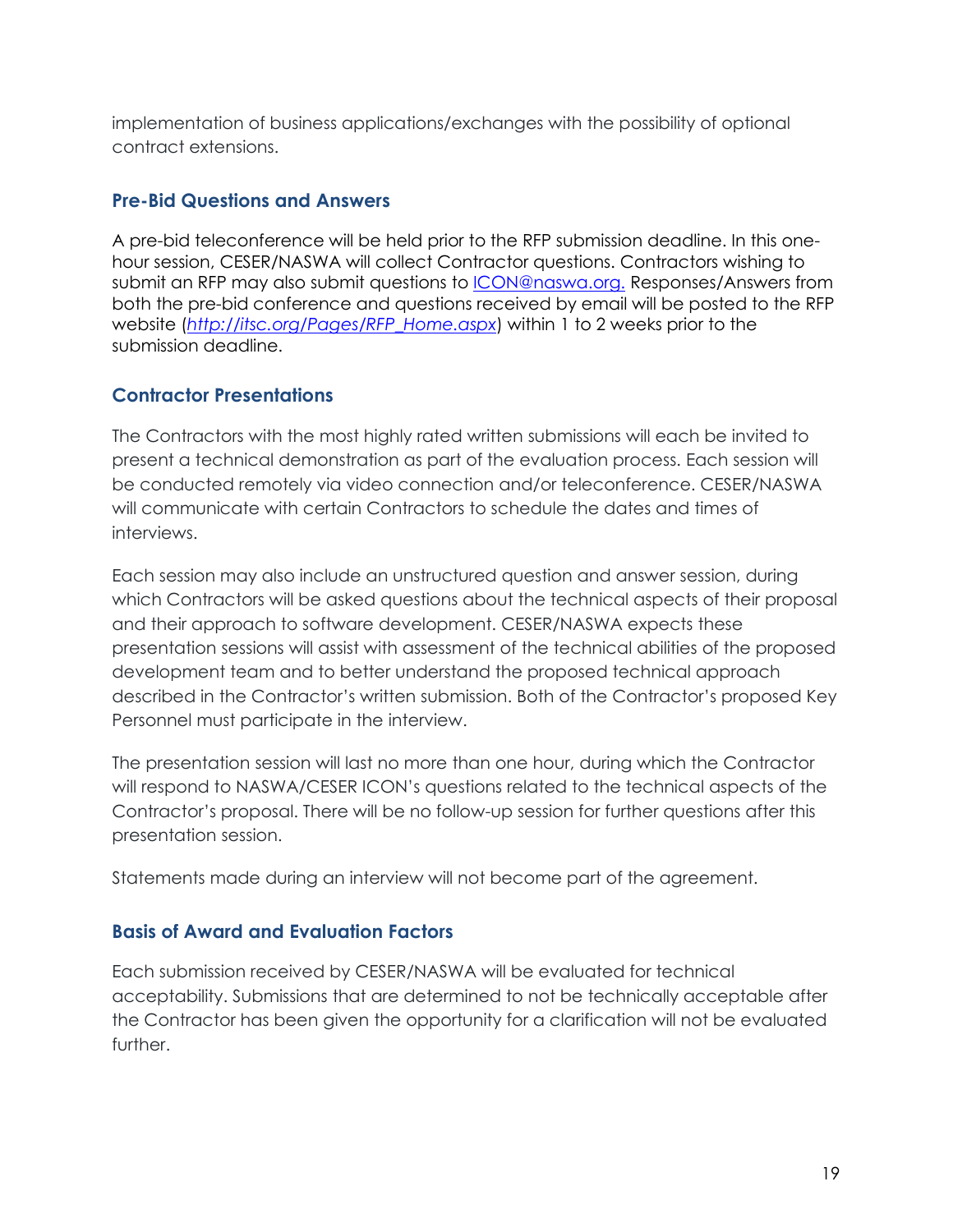Quotes must be realistic with respect to technical approach, staffing approach, and total price. Quotes that indicate a lack of understanding of the project requirements may not be considered for award. Quotes may indicate a lack of understanding of the project requirements if the staffing plan does not use a realistic mix of labor categories and hours, or if any proposed hourly labor rates are unrealistically high or low.

The CESER/NASWA project team will evaluate all proposals using the following evaluation criteria and award base contracts to the Contractor that represents the best value for CESER.

| <b>Criteria</b>                 | Weight |
|---------------------------------|--------|
| Relevant Unemployment Insurance | 25%    |
| Experience                      |        |
| Technical/Management Approach   | 45%    |
| Key Personnel                   | 10%    |
| Pricing                         | 20%    |

### **Similar Experience**

In evaluating a Contractor's similar experience, the CESER/NASWA will consider the extent to which the Contractor has recently provided software development services for projects that are similar in size, scope, and complexity to the project described in this RFP, and the quality of those services. In evaluating the quality of those services, CESER/NASWA will consider, among other things, the revision history for all files in the source code samples provided. CESER/NASWA will also consider the user research and design-related artifacts that were associated with the source code samples provided or submitted separately. In considering a Contractor's similar experience, CESER/NASWA may also consider information from any other source, including Contractor's prior customers and public websites.

### **Technical Approach**

In evaluating a Contractor's technical approach, CESER/NASWA will consider (a) the quality of the Contractor's plans to provide the open-source, agile development services required, including user research and design, (b) the extent of the Contractor's understanding of the details of the project requirements, and (c) the extent to which the Contractor has identified potential obstacles to efficient development, and has proposed realistic approaches to overcome those potential obstacles.

### **Key Personnel Approach**

In evaluating a Contractor's staffing approach, CESER/NASWA will consider (a) the skills and experience of the Key Personnel and other individuals that the Contractor plans to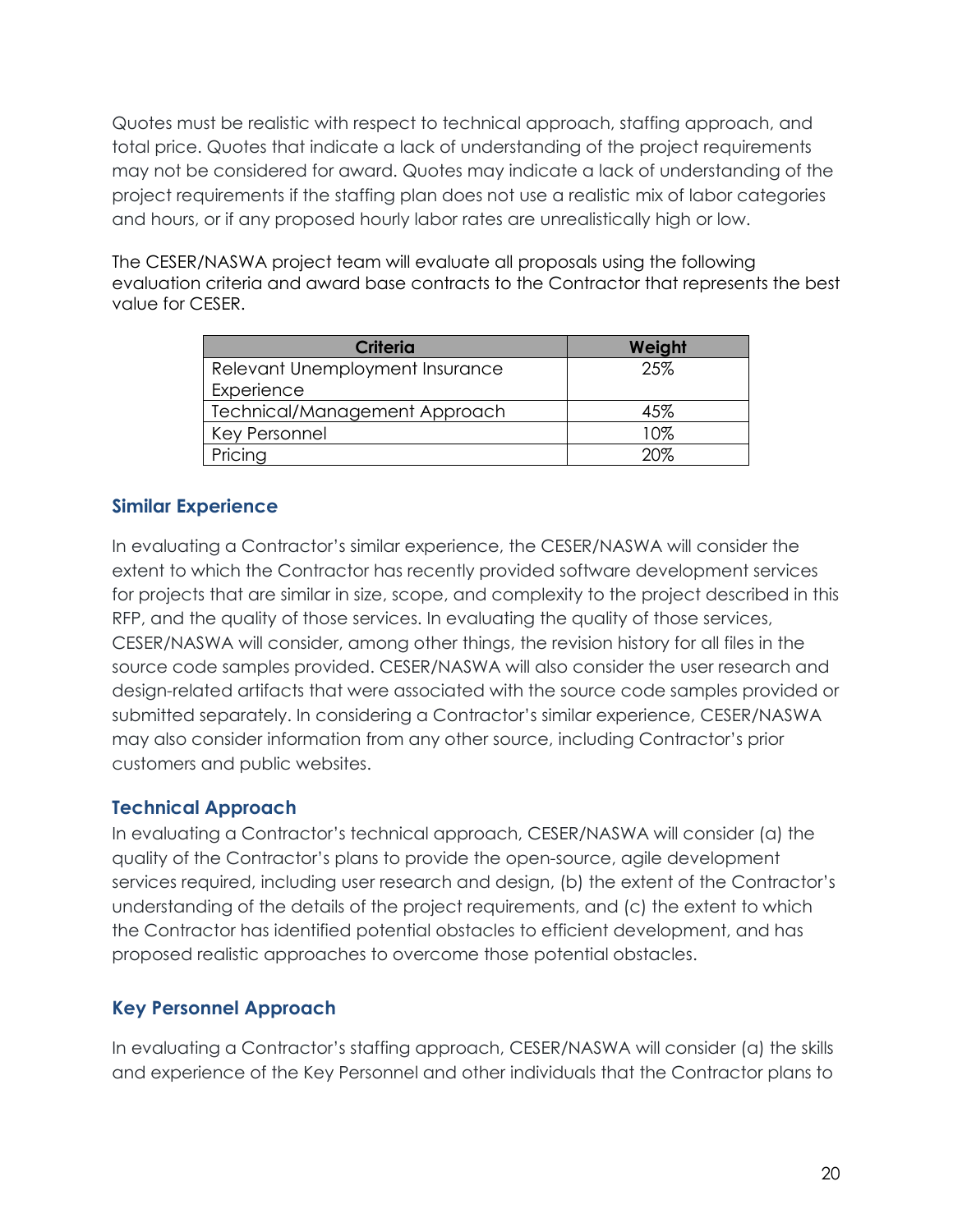use to provide the required services, and (b) the mix of labor categories that will comprise the Contractor's proposed development team.

#### **Price Evaluation**

In evaluating a Contractor's price, CESER/NASWA will consider the total of the Contractor's estimated costs for the development services, and travel expenses proposed, for 24 months. Provide an itemized breakdown of the deliverables mentioned within document.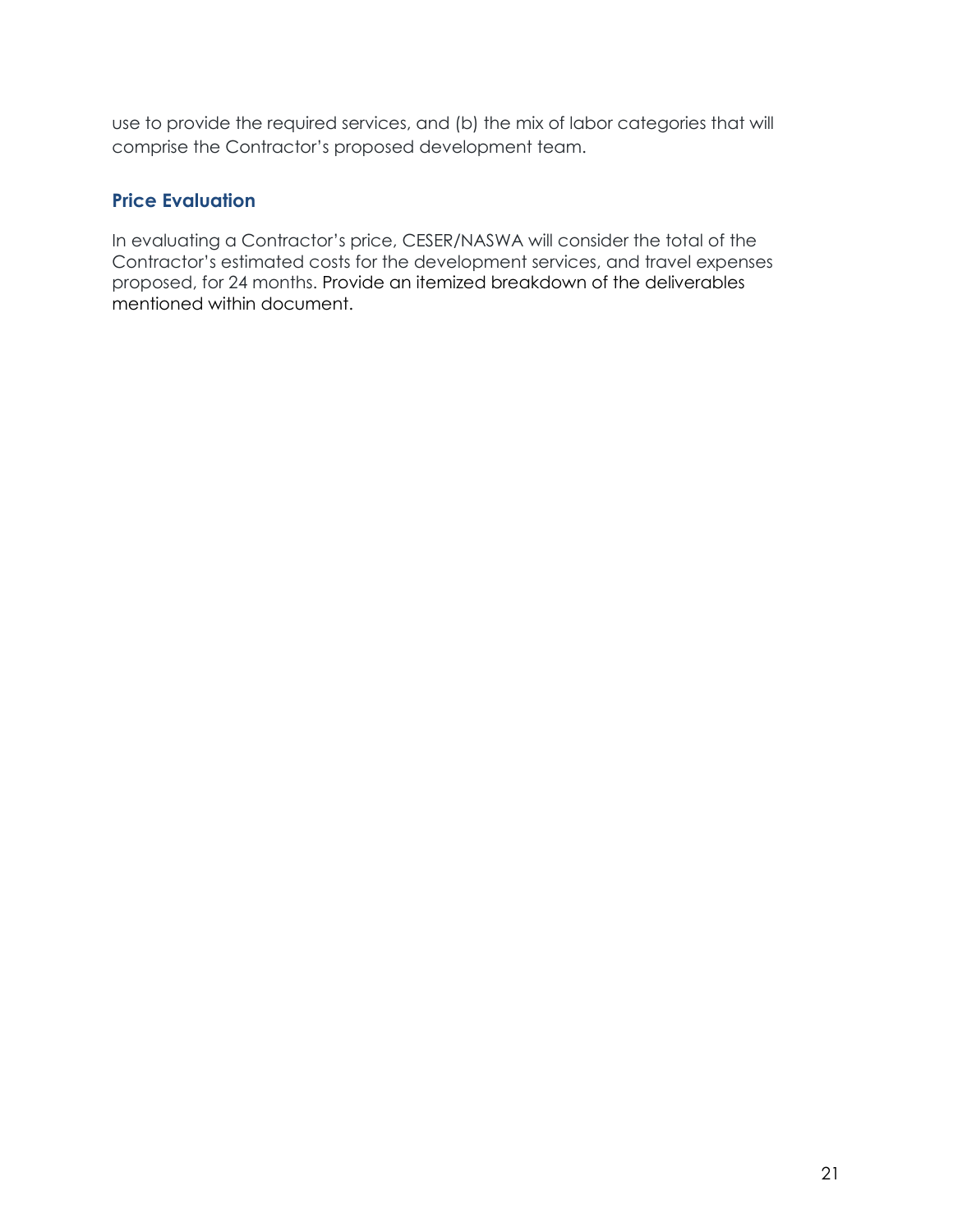# **ATTACHMENT 1: Glossary of Acronyms**

|                        | Developer platform made up of tools, programming         |  |
|------------------------|----------------------------------------------------------|--|
| .NET                   | languages, and libraries                                 |  |
| <b>API</b>             | Application Programming Interface                        |  |
| <b>ASCII</b>           | American Standard Code for Information Interchange       |  |
| AWS                    | <b>Amazon Web Services</b>                               |  |
| <b>CESER</b>           | Center for Employment Security Education and Research    |  |
| <b>COBOL</b>           | Common Business Oriented Language                        |  |
| COTS                   | Commercial off the Shelf                                 |  |
| <b>DevSecOps</b>       | Development, Security and Operations                     |  |
| <b>DOL</b>             | United States Department of Labor                        |  |
| EE                     | <b>Enterprise Extender</b>                               |  |
| FedRAMP                | Federal Risk and Authorization Management Program        |  |
| <b>FFP</b>             | <b>Firm Fixed Price</b>                                  |  |
| <b>FTPS</b>            | <b>File Transfer Protocol TLS</b>                        |  |
|                        | Software for tracking changes in any set of files during |  |
| Git                    | software development                                     |  |
| <b>HTTPS</b>           | Hypertext Transfer Protocol Secure                       |  |
| IB                     | <b>Interstate Benefits</b>                               |  |
| <b>IBM</b>             | <b>International Business Machines Corporation</b>       |  |
| <b>IBPP</b>            | Interstate Benefit Payment Plan                          |  |
| <b>IB Subcommittee</b> | A subcommittee for Interstate Benefits under NASWA's     |  |
|                        | Unemployment Insurance (UI) Committee                    |  |
| IP                     | <b>Internet Protocol</b>                                 |  |
| Java                   | Open-source programming language                         |  |
| <b>JSDOC</b>           | API documentation generator for JavaScript               |  |
| LU6.2                  | Logical Unit 6.2                                         |  |
| <b>MVP</b>             | Minimum Viable Product                                   |  |
| <b>NASWA</b>           | National Association of State Workforce Agencies         |  |
| <b>NIST</b>            | National Institute of Standards and Technology           |  |
| <b>NPM</b>             | package manager for JavaScript applications              |  |
| OWASP                  | Open Web Application Security Project                    |  |
| <b>POP</b>             | Period of Performance                                    |  |
| <b>RFP</b>             | Request for Proposal                                     |  |
| QASP                   | Quality Assurance Surveillance Plan                      |  |
| SaaS                   | Software as a Service                                    |  |
| <b>SFTP</b>            | Secure File Transfer Protocol                            |  |
| SNA                    | <b>Systems Network Architecture</b>                      |  |
| Snyk                   | A developer security platform.                           |  |
| SOAP                   | Simple Object Access Protocol                            |  |
| SWA                    | State Workforce Agency                                   |  |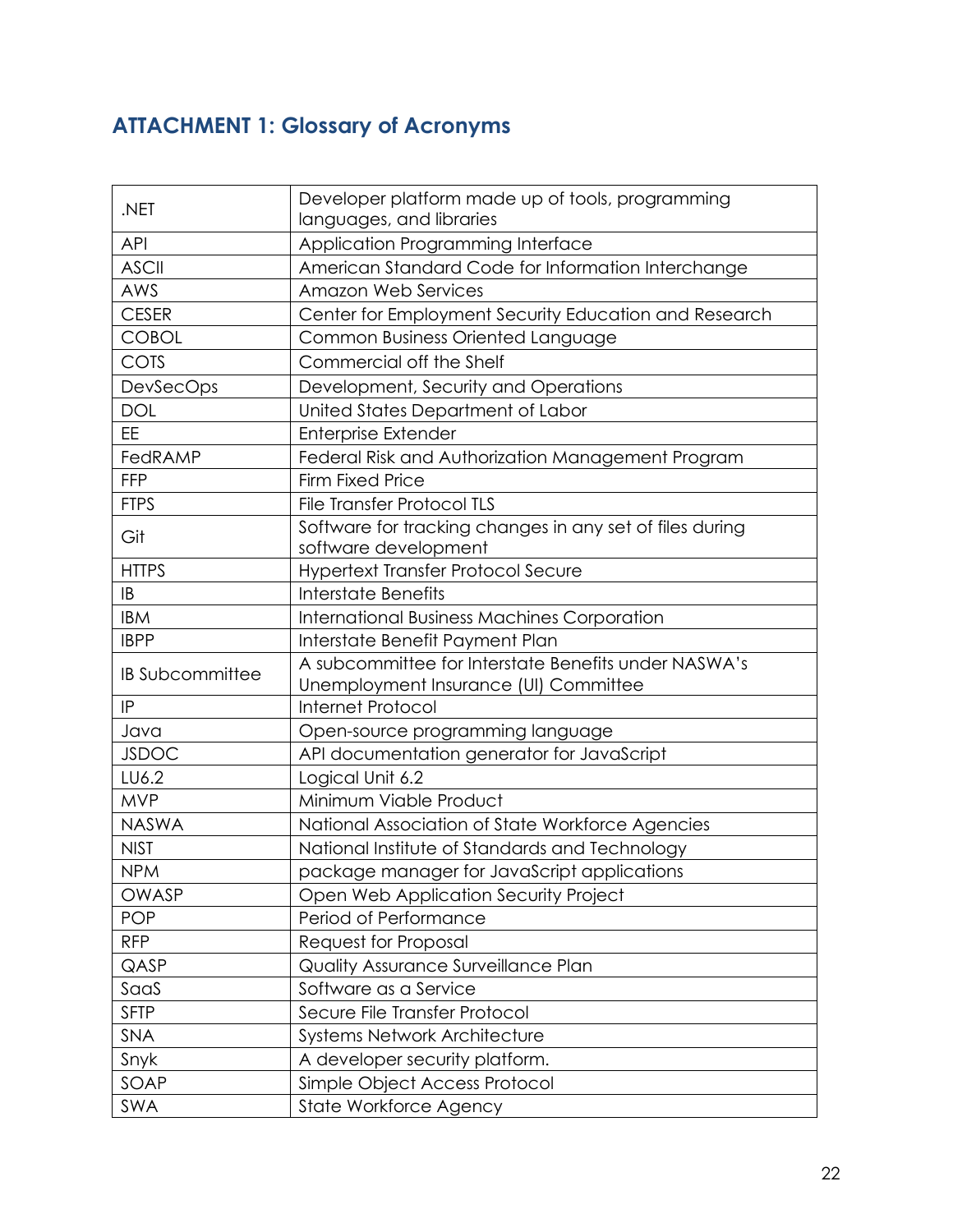| TBD        | To Be Determined                     |
|------------|--------------------------------------|
| <b>TCP</b> | <b>Transmission Control Protocol</b> |
| <b>UAT</b> | User Acceptance Testing              |
|            | Unemployment Insurance               |
| <b>XML</b> | Extensible Markup Language           |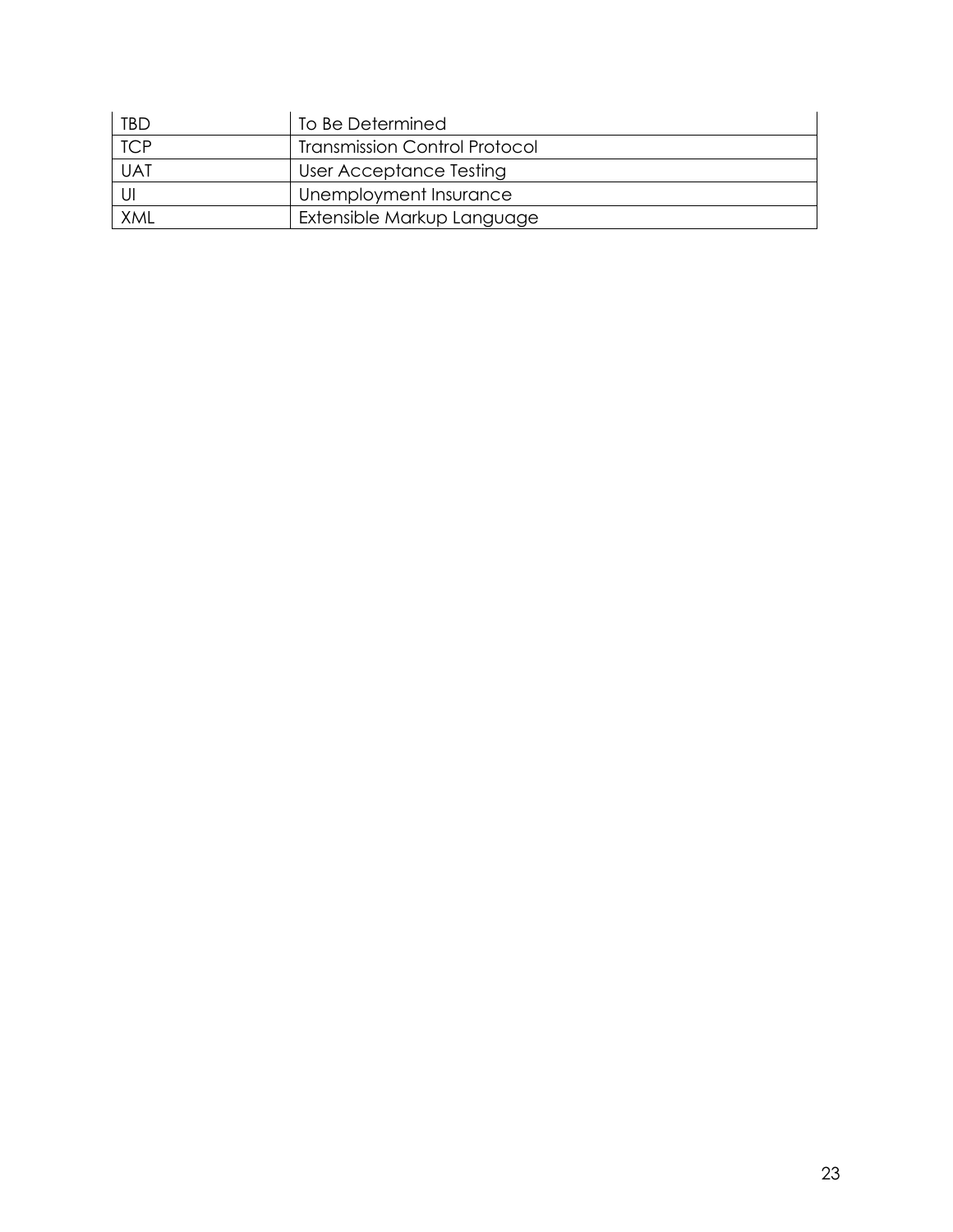## **ATTACHMENT 2: Sample Invoice**

## **EXAMPLE INVOICE**

COMPANY XYZ ADDRESS PHONE NUMBER

Date: Month, Day, Year

CESER Invoice:  $\# \# \# \# \#$ 444 N. Capitol St. NW, Suite 300 Contract: **CONTRACT123** Washington DC, 20001 Period of Performance: [accounting@naswa.org](mailto:accounting@naswa.org)

|                        | <b>Period Costs</b> | <b>Total Cumulative</b><br>Costs | <b>Percent of Funds Used</b> |
|------------------------|---------------------|----------------------------------|------------------------------|
| <b>Billing Period:</b> | \$X,XXX.XX          | \$XX,XXX.XX                      | XX%                          |

#### **Amount Dues this Invoice: \$XX,XXX.XX**

Note: Contractor will include a brief project narrative and timesheets with each invoice and each invoice must contain the information requested above. No invoice will be paid without confirmation and sign-off from NASWA ICON Project Manager of deliverables received.